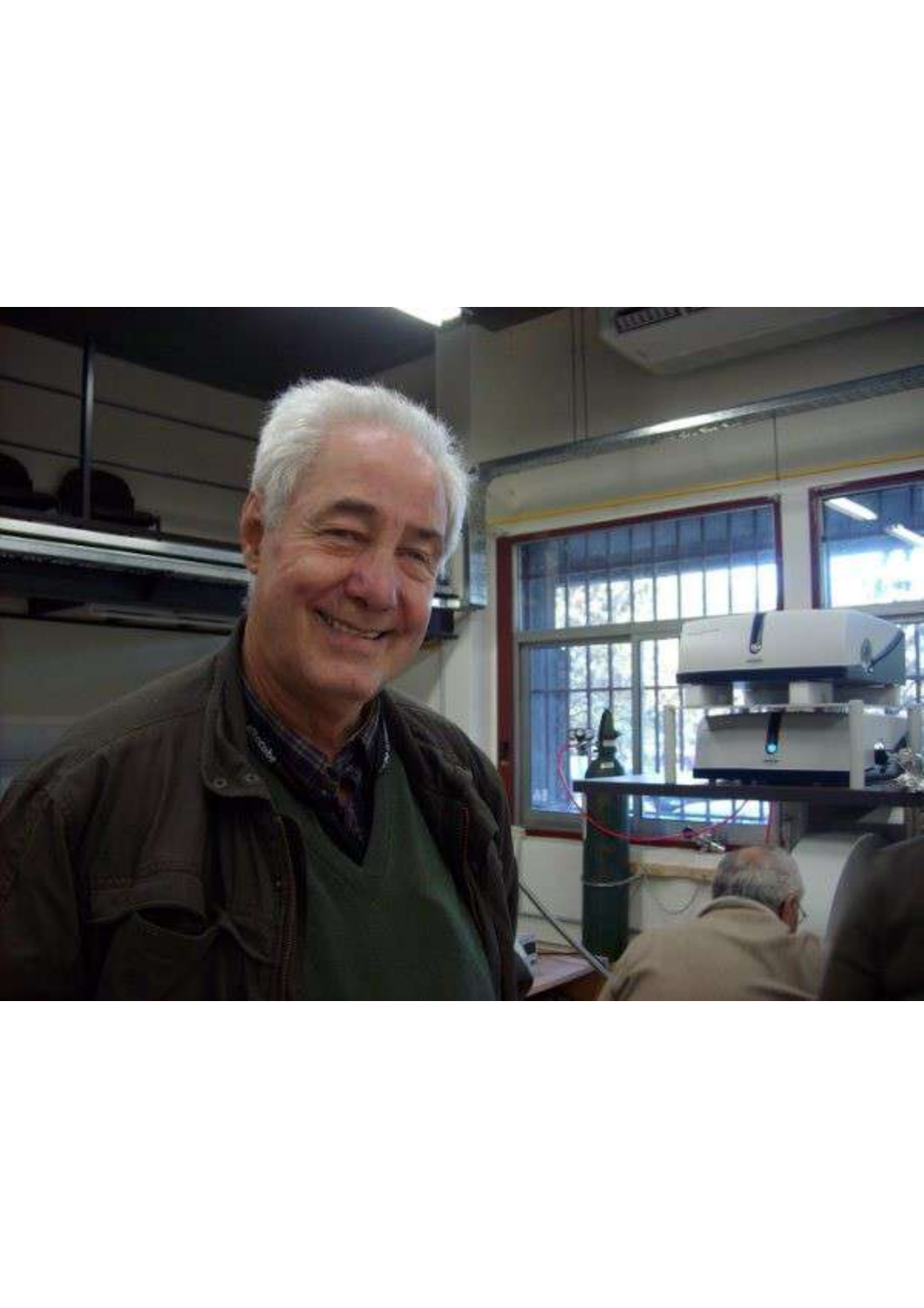# **Rafael Calvo**

### **Proyecto de Investigación**

#### *Propiedades electrónicas y magnéticas en materia condensada y en compuestos de interés biológico*

El proyecto de investigación que he desarrollado en años recientes se ubica dentro del magnetismo molecular, estudiando las propiedades magnéticas y fases cuánticas de compuestos de metales con espines desapareados, con ligandos orgánicos e inorgánicos. Me interesa la preparación, caracterización y el modelado de materiales útiles en aplicaciones tecnológicas. Uso varias técnicas experimentales, en especial la resonancia paramagnética electrónica en función de frecuencia y temperatura, que permiten aprender acerca de las propiedades magnéticas estáticas y dinámicas y de los posibles campos de aplicación de esos materiales. He utilizado esas mismas técnicas y principios para la caracterización de propiedades electrónicas y moleculares de moléculas biológicas.

### **Publicación más reciente:**

"*Exchange couplings and quantum phases in two dissimilar arrays of similar copper dinuclear units*", R. P. Sartoris, V. T. Santana, E. Freire, R. F. Baggio, O. R. Nascimento, Rafael Calvo. **Dalton Transactions 49**, 5228-5240 (2020). DOI: 10.1039/D0DT00567C

https://pubs.rsc.org/en/content/articlelanding/2020/DT/D0DT00567C#!divAbstract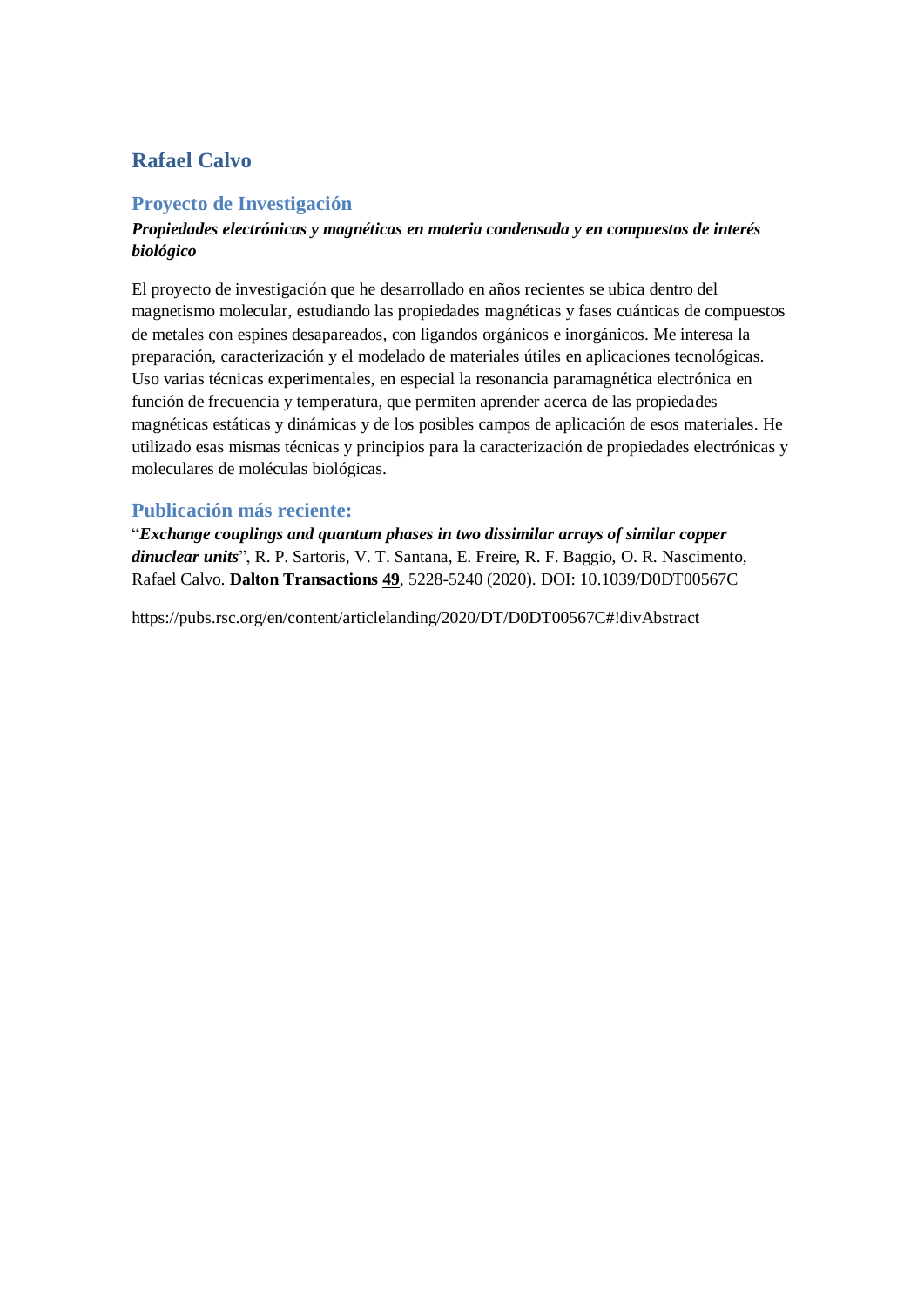# Dalton **Transactions**



# PAPER

Check for updates

Cite this: Dalton Trans., 2020, 49, 5228

# Exchange couplings and quantum phases in two dissimilar arrays of similar copper dinuclear units†

Rosana P. Sartoris,  $\mathbf{D}^{\star a}$  Vinicius T. Santana,  $\mathbf{D}^{\text{b}}$  Eleonora Freire, <sup>c,d</sup> Ricardo F. Baggio,<sup>c</sup> Otaciro R. Nascimento <sup>D</sup><sup>e</sup> and Rafael Calvo D<sup>\*a,f</sup>

To investigate the magnetic properties and the spin entanglement of dinuclear arrays, we prepared compounds  $[(Cu(pAB)(phen)H<sub>2</sub>O)<sub>2</sub>·NO<sub>3</sub>·pABH·2H<sub>2</sub>O]$ , 1, and  $[Cu<sub>2</sub>(pAB)<sub>2</sub>(phen)<sub>2</sub>pz]<sub>n</sub>$ , 2 (pABH = p-aminobenzoic acid, phen = 1,10-phenanthroline and  $pz = pyrazine$ ). The structure of 1 is known and we report here that of 2. They contain similar dinuclear units of Cu<sup>II</sup> ions with 1/2-spins  $S_1$  and  $S_2$  bridged by pairs of pAB molecules, with similar intradinuclear exchange  $\mathcal{H}_{ex} = J_0 \mathbf{S}_1 \cdot \mathbf{S}_2$  and fine interactions  $\mathcal{H}_D = \mathbf{S}_1 \cdot (\mathbf{2D}) \cdot \mathbf{S}_2$ but different 3D crystal arrays with weak interdinuclear exchange J', stronger in 2 than in 1. To investigate the magnetic properties and the spin entanglement produced by  $J'$ , we collected the powder spectra of  $1$ and 2 at 9.4 GHz and T between 5 and 298 K, and at 34.4 GHz and  $T = 298$  K and single-crystal spectra at room T and 34.4 GHz as a function of magnetic field  $(B<sub>0</sub>)$  orientation in three crystal planes, calculating intradinuclear magnetic parameters  $J_0^{(1)} = (-75 \pm 1) \text{ cm}^{-1}$ ,  $J_0^{(2)} = (-78 \pm 2) \text{ cm}^{-1}$ ,  $|D^{(1)}| = (0.142 \pm 0.006)$ cm<sup>-1</sup>,  $|D^{(2)}|$  = (0.141  $\pm$  0.006) cm<sup>-1</sup> and  $E^{(1)} \sim E^{(2)} \sim 0$ . Single crystal data indicate a quantum entangled phase in 2 around the crossing between two fine structure EPR absorption peaks within the spin triplet. This phase also shows up in powder samples of 2 as a U-peak collecting the signals of the entangled microcrystals, a feature that allows estimating  $|J'|$ . Transitions between the two quantum phases are observed in single crystals of 2 changing the orientation of  $B_0$ . We estimate interdinuclear exchange couplings  $|J^{(1)}|$  < 0.003 cm<sup>-1</sup> and  $|J^{(2)}|$  = (0.013  $\pm$  0.005) cm<sup>-1</sup>, in **1** and **2**, respectively. Our analysis indicates that the standard approximation of a spin Hamiltonian with  $S = 1$  for the dinuclear spectra is valid only when the interdinuclear coupling is large enough, as for compound 2 ( $|J^{(2)}/J_0^{(2)}| \sim 1.7 \times 10^{-4}$ ). When  $J'$  is negligible as in 1, the real spin Hamiltonian with two spins  $1/2$  has to be used. Broken-symmetry DFT predicts correctly the nature and magnitude of the antiferromagnetic exchange coupling in 1 and 2 and ferromagnetic interdinuclear coupling for compound 2.

Received 15th February 2020, Accepted 12th March 2020 DOI: 10.1039/d0dt00567c

rsc.li/dalton

### 1 Introduction

<sup>a</sup>Departamento de Física, Facultad de Bioquímica y Ciencias Biológicas, Universidad Nacional del Litoral, Ciudad Universitaria, 3000 Santa Fe, Argentina.

E-mail: sartoris@fbcb.unl.edu.ar

<sup>b</sup>CEITEC - Central European Institute of Technology, Brno University of Technology, Purkyňova 123, 61200 Brno, Czech Republic

<sup>c</sup>Gerencia de Investigación y Aplicaciones, Centro Atómico Constituyentes, Comisión Nacional de Energía Atómica, Buenos Aires, Argentina

<sup>d</sup>Escuela de Ciencia y Tecnología, Universidad Nacional General San Martín, Buenos Aires, Argentina

E-mail: calvo.rafael@conicet.gov.ar

Great advances in dinuclear units (DUs) have been achieved since the pioneering electron paramagnetic resonance (EPR) study of Bleaney and Bowers<sup>1</sup> on dinuclear copper acetate hydrate. A large number of dinuclear compounds having unpaired spins  $S_1$  and  $S_2$  coupled by an exchange coupling  $J_0^{2,3}$ 

$$
\mathcal{H}_{\rm ex} = -J_0 \mathbf{S}_1 \cdot \mathbf{S}_2 \tag{1}
$$

with  $J_0$  < 0 for antiferromagnetic (AFM) interactions, have been reported, and their properties characterized by X-ray crystallographic, magnetic, EPR, and other techniques.<sup>2</sup> AFM DUs with  $S_1 = S_2 = 1/2$  for which eqn (1) predicts a ground singlet state and an excited triplet state with a gap  $\Delta E = |J_0|$  are the simplest non-trivial quantum and magnetic spin systems. They gave rise to important research lines in molecular magnetism, $2,4-7$ inorganic, organic and biological chemistry (copper proteins<sup>8,9</sup>)

e Departamento de Física e Ciencias Interdisciplinares, Instituto de Física de São Carlos, Universidade de São Paulo - USP, CP 369, 13560-970, São Carlos, SP, Brazil <sup>f</sup>Instituto de Física del Litoral, Consejo Nacional de Investigaciones Científicas y Técnicas, Güemes 3450, 3000 Santa Fe, Argentina.

<sup>†</sup>Electronic supplementary information (ESI) available. CCDC 1942943. For ESI and crystallographic data in CIF or other electronic format see DOI: 10.1039/ D0DT00567C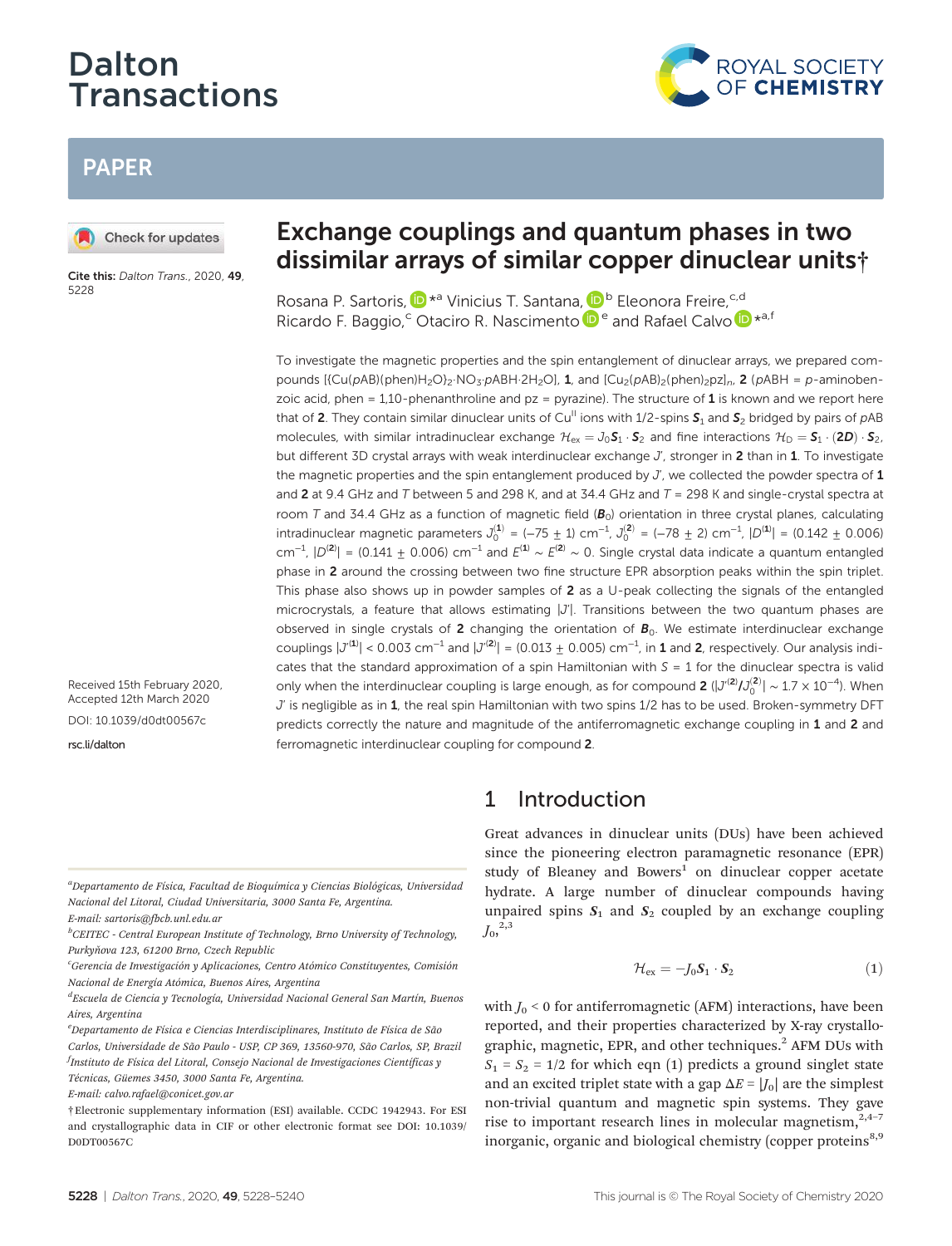and photosynthetic reaction centres<sup>10,11</sup>), which helped to understand the relationships between the exchange interactions with the structure, chemical bonding, and eventually protein functions in many important situations. A large fraction of the studies of DUs were done for units with carboxylate bridges.1,2,12–<sup>18</sup>

Attention has also been paid to the effect of weak exchange interactions  $J'$  interconnecting finite<sup>5,19,20</sup> and infinite<sup>21-24</sup> arrays of DUs in a molecule or a periodic structure. The periodic structures give rise to travelling spin excitation  $(triplons)$ <sup>25-27</sup> transforming the finite quantum dinuclear units into infinite collective systems with quantum many-body effects modifying the magnetic properties and showing the fascinating properties of molecular magnets, including quantum phase transitions,  $28,29$  Bose–Einstein condensation,  $27,29$ quantum spin ladders<sup>30</sup> and more.<sup>31,32</sup>

EPR played the most relevant role in the studies of individual DUs and, as well, in the studies of weak interdinuclear exchange interactions  $J'$  in compounds having  $infinite<sup>21-24,33-35</sup>$  arrays of DUs. Detailed single-crystal measurements show that the spin entanglement and the spin dynamics arising from J′ merge the peaks of the fine structure for the magnetic field  $B_0 = \mu_0 H (\mu_0$  is the vacuum permeability) around the directions where the EPR absorptions intersect<sup>23,34,35</sup> and collapse the hyperfine structure. Changes in the spectra of weakly coupled monomeric spins as a function of *I'* were initially explained using the exchange narrowing theory36,37 and rigorously proved by classical Anderson–Kubo's general theories of magnetic resonance.<sup>38,39</sup> In later years, experimental and theoretical investigations were done on infinite coupled-spin systems and the understanding of the exchange narrowing process evolved for monomeric spins<sup>40</sup> and for AFM DUs,  $23,24,34,41$  where the process is thermally activated. The purpose of this work is to study weak interdinuclear couplings through their effects on the EPR spectra. We investigate two weakly interacting arrays of DUs in compounds  $[\text{Cu}(pAB)(phen)H_2O_{2}NO_{3}pABH_2H_2O]$ , 1, and  $[Cu<sub>2</sub>(pAB)<sub>2</sub>(phen)<sub>2</sub>pz]<sub>n</sub>$ , 2, where pABH = p-aminobenzoic acid, phen = 1,10-phenanthroline, pz = pyrazine, synthesizing, crystallizing, solving their crystal structures and performing EPR studies on powder and single crystal samples. Compounds 1 and 2 contain similar DUs, and thus similar intradinuclear coupling  $J_0$ . However, different paths connect them, leading to different interdinuclear coupling  $J'$  between the neighbouring DUs. Therefore, comparing the EPR results of these compounds based on their structures allows a deeper understanding of the effects of interdinuclear interactions.

We collected the EPR spectra of single crystal samples of 1 and  $2$  at the Q-band and room  $T$  as a function of the orientation of  $B_0$ , also for powder samples at the X-band as a function of temperature T between 5 and 293 K and at the Q-band and 293 K, and used these spectra to determine the intradinuclear magnetic parameters. For orientations of  $B_0$  around the fields at which the fine structure peaks  $\pm 1 \leftrightarrow 0$  cross and the energy distance between them become smaller than  $|J'|$ , the spectra change abruptly into a collapsed line reflecting the

spin entanglement and allowing the estimation of interdinuclear coupling. In single-crystals, quantum phases differing in the spin entanglement can be tuned with  $B_0$ ; in the powder spectra, the couplings  $J'$  give rise to an extra peak, which was reported as arising from the interdinuclear exchange by Gavrilov et  $al$ ,<sup>33</sup> who associated this behavior with travelling triplet excitons in the crystalline lattice. Others also observed this peak in the powder spectra of polynuclear  $Cu<sup>H</sup>$  compounds, suggesting the interdinuclear exchange as a potential explanation for it.<sup>42,43</sup> Single crystal EPR measurements on chains of copper dinuclear paddlewheel units reported by Perec *et al.* demonstrated that this so-called "U" peak<sup>24</sup> in powder spectra collects the signal arising from microcrystals oriented in the angular range of the collapsed line and its intensity allows estimating both  $|J'|$  and the temperature dependence of the entanglement due to the population of excited triplet states.<sup>35</sup>

The behaviors of the spectra of 1 and 2 are discussed in terms of the interdinuclear exchange couplings and the consequent spin entanglement. The magnitudes of the intra- and inter dinuclear exchange couplings  $J_0$  and  $J'$  are related to the structures of the corresponding paths connecting the metal ions. Their experimental values for 1 and 2 are compared with the results of theoretically calculated separation between the singlet and triplet states using broken-symmetry density functional theory (BS-DFT).

### 2 Experimental details

#### 2.1 Materials and preparation

All chemicals, of analytical or reagent-grade purity, were commercially available and used as received. Water was purified with a Millipore Milli-Q system, yielding a resistivity of 18 MΩ cm−<sup>1</sup> .

Compound 1: we added slowly 0.75 mmol of Cu  $(NO<sub>3</sub>)<sub>2</sub>·5H<sub>2</sub>O$  to an aqueous solution  $(30 \text{ cm}^3)$  of pABH (0.75 mmol) and phen (0.75 mmol) while the pH was adjusted to 4 with  $HNO<sub>3</sub>$  and NaOH. Keeping this solution at 35 $^{\circ}$  for slow evaporation, green square crystals were obtained after ∼4 days.

Compound 2: pABH (1 mmol), phen (1 mmol) and pyrazine (0.5 mmol) were added to 40 ml of methanolic-acetonitrile solution  $(1:1 \text{ v/v})$  and kept under continuous agitation at room T until full dilution, and then 1 mmol of  $Cu(NO<sub>3</sub>)<sub>2</sub>·5H<sub>2</sub>O$ was added. This solution was gravity-filtered and the filtrate kept for slow evaporation at 20°. Dark green crystals were obtained after ∼5 days.

#### 2.2 Crystallographic methods

Diffraction intensities were measured with an Oxford Diffraction Gemini CCD S Ultra diffractometer. Crysalis<sup>45</sup> was used for data collection, data reduction, and empirical absorption correction. Calculations to solve the structures, refine the models, and obtain derived results were carried out with the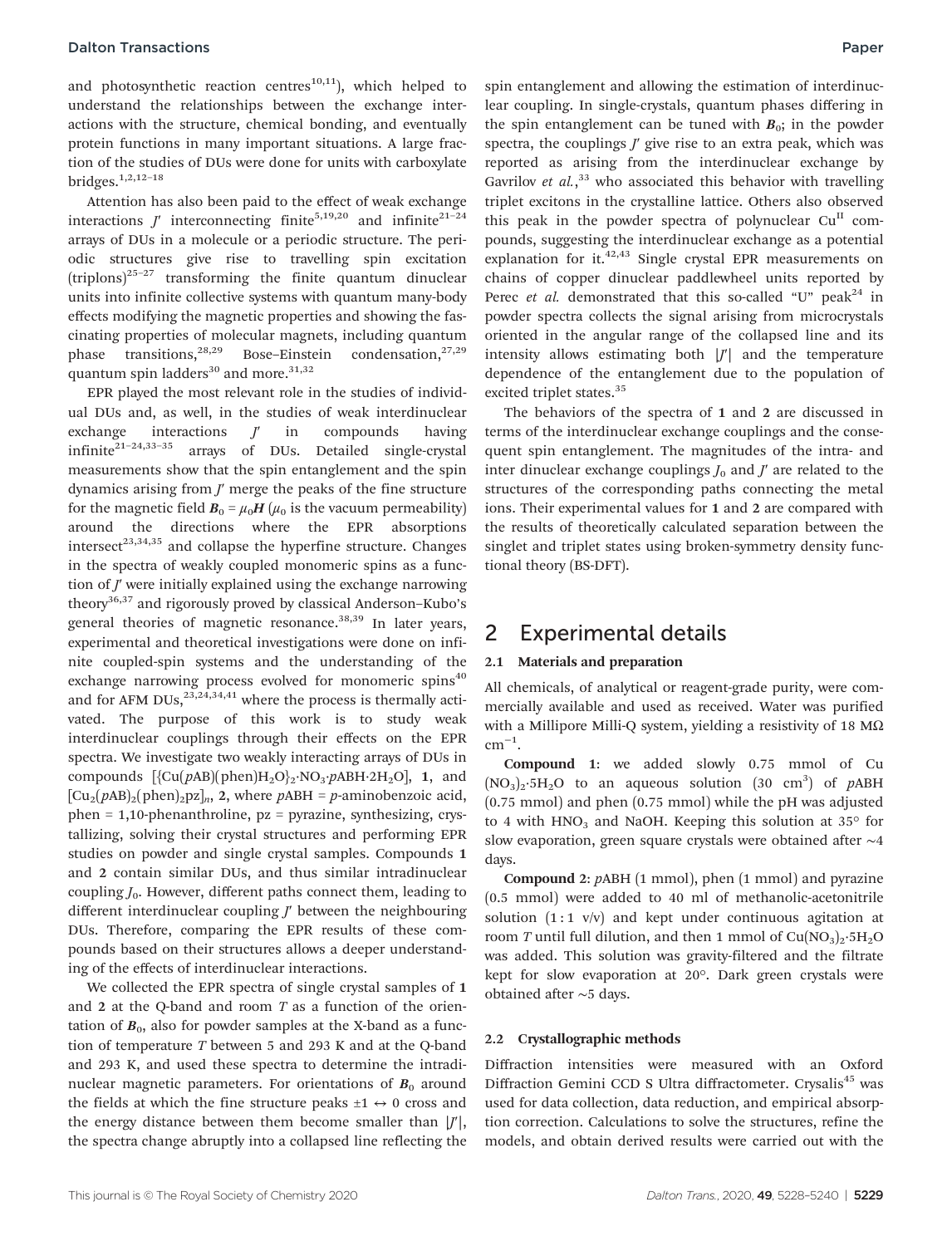computer programs SHELXS-97,<sup>46</sup> SHELXL,<sup>47</sup> and PLATON.<sup>48</sup> For structure graphics we used SHELXTL $^{49}$  and Mercury.<sup>50</sup>

#### 2.3 Electron paramagnetic resonance methods

We used a Varian EPR spectrometer working at ∼9.476 GHz (X-band) and at ∼34.28 GHz (Q-band), with a fixed amplitude of ∼0.1 mT at 100 kHz field modulation and 1 mW microwave power, values precluding overmodulation and saturation of the signal at any T. The spectrometer gain was kept constant in order to obtain comparable signal amplitudes. EPR spectra in powder samples were obtained from finely ground single crystals of 1 and 2, stored in thin glass capillary tubes. They were gathered as a function of T between 5 and 298 K at the X-band and 293 K at the Q-band. The position and amplitude of the narrow EPR signal of a  $Cr^{III}$ : MgO spin marker (g = 1.9797) were used to calibrate  $B_0$  and to control the experimental factors affecting the signal amplitude. The Cr<sup>III</sup> impurities in MgO occupy cubic positions in the lattice. It has  $S = 3/2$ , the fine structure D-term is zero, and the fourth-order fine structure terms are very small.<sup>51</sup> So, it is paramagnetic and its susceptibility is proportional to  $1/T$ , at  $T > 1$  K. Therefore, it was satisfactorily used to detect changes with temperature in the frequency and Q-factor of the microwave cavity.

The crystal habit of the samples was identified with a goniometric optical microscope; the angles between crystal edges were used to orient the samples by comparing the results with crystallographic information. Cubic sample holders made by cleaving pieces of KCl single crystals were used to define laboratory orthogonal reference frames  $xyz$  to mount the samples. Specimens of 1 and 2 were glued with the  $bc$  plane parallel to the  $xy$  faces of the holders, with the  $b$  axis parallel to a holder edge. This allows obtaining the relationship between the sample holder and crystal axes mounting the holders on top of a pedestal inside the cavity with each face  $(xy, zx \text{ or } xy)$  on the horizontal plane. The orientation of  $B_0$ was varied by rotating the magnet and the EPR spectra  $d\chi''/dB_0$ of single crystal samples of 1 and 2 were collected with  $B_0$  at 5° intervals (or smaller in some ranges) along 180° in the planes  $a * b$ ,  $ca *$  and bc at 298 K and 34.4 GHz  $(a * = b \times c)$ . Single crystal and powder spectra were analyzed using EasySpin (v. 5.2.24),<sup>52</sup> a package of programs working under Matlab<sup>53</sup> that simulates and fits a given Hamiltonian to spectral line shapes  $d\chi''/dB_0$  vs.  $B_0$  and to the angular variation of the centers of the resonances in a single crystal. Gaussian and Lorentzian lineshapes defined following Weil and Bolton<sup>54</sup> were used to fit different situations (see discussion). In all fittings the mean square deviations between experimental and calculated values were minimized.

#### 2.4 DFT methods

The calculations were performed using the software ORCA version  $4.2.0$ <sup>55</sup>. The geometries used in the calculations were extracted from X-ray diffraction data for compounds 1 and 2 and optimized using the method PBEh-3c.<sup>56</sup> Broken-symmetry DFT  $(BS-DFT)^{57}$  was used to calculate the exchange coupling between metal centers. This approach has been previously applied to copper compounds and other exchange-coupled electron spin systems with reasonable agreement between theoretical and experimental parameters.<sup>16,58-60</sup> The inter-DU exchange was calculated by substituting Cu with Zn inside a molecule and adding a symmetry-related neighboring molecule with a Cu/Zn substituted site as well. Isosurfaces of molecular orbitals and spin density were prepared using the software Chemeraft.<sup>61</sup>

## 3 Crystal structures and interdinuclear chemical paths

X-ray diffraction data obtained for compound 1 allowed us to assign it to that reported by Battaglia et al. in 1991, $^{44}$  for which no further crystallographic efforts were made. Compound 2, instead, has not been reported previously and the corresponding cif file has been deposited in the CCDC (deposition number 1942943†). Table 1 provides some crystallographic data for both compounds, while Tables S1 and S2 in the ESI† provide some comparative bond distances and angles.

The asymmetric unit in 1 contains half a DU  $\left[\text{Cu}(pAB)\right]$  $(\text{phen})(H_2O)]_2^2$ <sup>+</sup>, one free pABH, one phen molecule, a nitrate ion and a water of crystallization (Fig. 1a). In turn, compound 2 (Fig. 1b) contains half a DU  $\left[\textrm{Cu}(p\text{AB})(\text{phen})\text{pz}\right]_{2}^{2^{+}}$ . The uncoordinated part of the structure of 2 (the counterion/solvate content) was impossible to identify with some certainty, due to extreme disorder. The structural model was refined employing the SQUEEZE procedure implemented in PLATON,<sup>48</sup> an alternative taking into account the lacking electron content in the data set under consideration. In the refinement of the data set, the program estimated this to be about 700 electrons for the whole unit cell. It is to be noted that the whole electron count for the counterion/solvates in 1 affords 616 electrons,

Table 1 Crystal data for compounds 1 (data from Battaglia et al.,  $1991)^{44}$  and 2 (this work)

|                                                     | Compound 1                                                                         | Compound 2                                                        |
|-----------------------------------------------------|------------------------------------------------------------------------------------|-------------------------------------------------------------------|
| Chemical formula<br>(as dimeric unit +<br>solvates) | $C_{38}H_{32}Cu_2N_6O_6^{2+}+2$<br>$(NO_3^-) (C_7H_7NO_2)$ 2<br>(H <sub>2</sub> O) | $C_{42}H_{32}Cu_2N_8O_4^+$ +<br>unknown <sup><math>a</math></sup> |
| $M_{\rm r}$ (as dimeric unit<br>+ solvates)         | $795.77 + 434.32$                                                                  | $839.83 + \text{unknown}^a$                                       |
| Crystal system,<br>space group                      | Monoclinic, $C2/c$                                                                 | Monoclinic, $C2/c$                                                |
| Temperature [K]                                     | 295                                                                                | 295                                                               |
| a, b, c(A)                                          | $26.000(8)$ , 10.253(3),                                                           | 24.5552(17), 9.9210                                               |
|                                                     | 21.004(5)                                                                          | $(6)$ , 19.9673 $(12)$                                            |
| $\beta$ (°)                                         | 106.90(2)                                                                          | 102.042(2)                                                        |
| Volume $(\AA^3)$                                    | 5357.39                                                                            | 4757.2(5)                                                         |
| Z                                                   | $\overline{4}$                                                                     | 4                                                                 |
| Radiation type                                      | Mo K $\alpha$ , $\lambda$ = 0.71071 Å                                              | Mo Kα, $\lambda$ =<br>$0.71071 \text{ Å}$                         |

Computer programs: SHELXS,<sup>46</sup> SHELXL2018/1.<sup>47a</sup> The chemical formula and  $M_r$  are not accurately reported because solvates/counterions could not be resolved/refined and their effect was discounted with the SQUEEZE procedure implemented in PLATON.<sup>48</sup>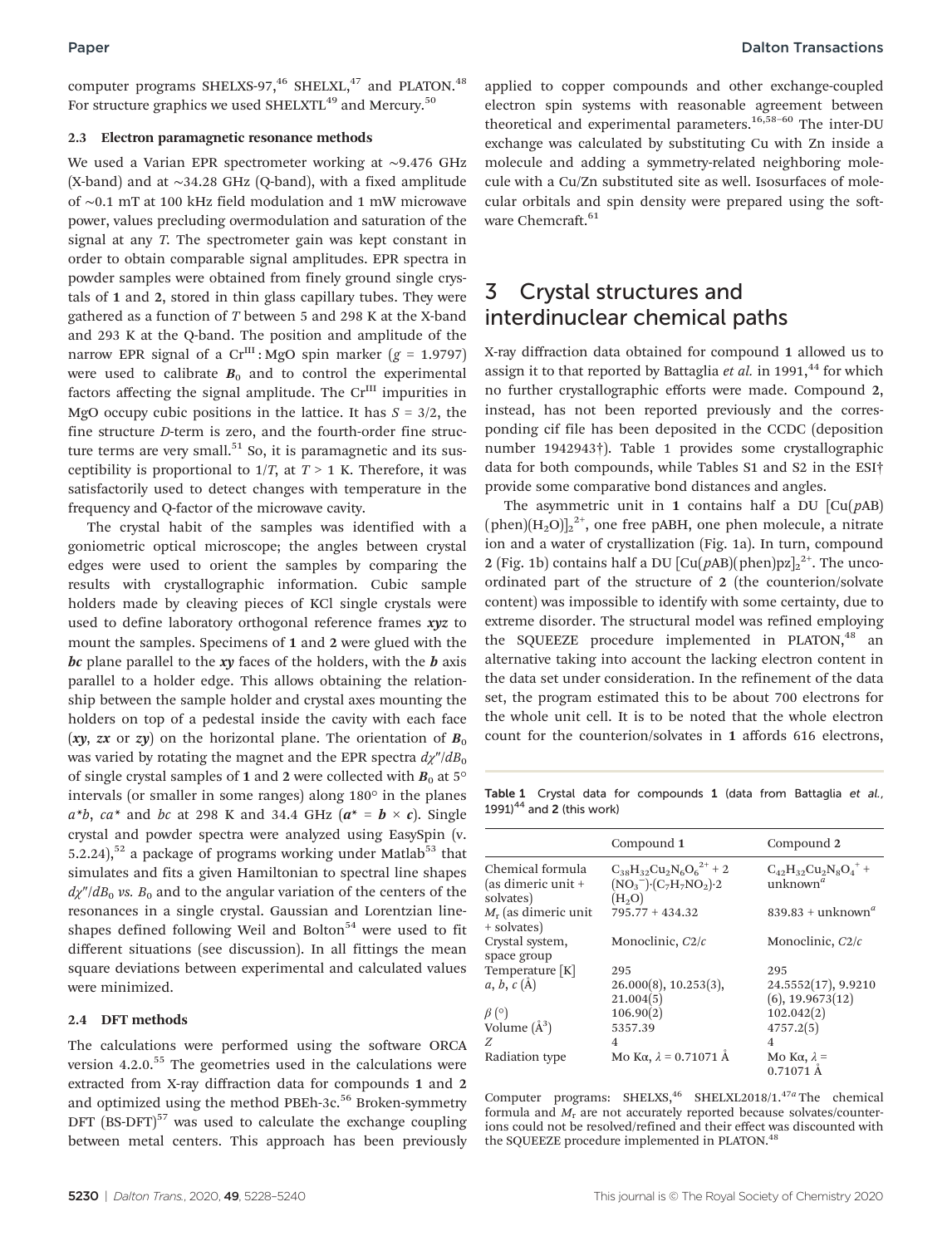

Fig. 1 Schematic representation of the molecules of 1 and 2, showing the used labeling scheme. In full (hollow) bonds, the independent (symmetry related) parts. The structure of compound 1 is taken from Battaglia *et al.,<sup>44</sup> but the labeling of the atoms was changed in order to help the compari*son of the two structures.

which suggests that the unaccounted-for part of the structure in 2 may be similar to the one in 1. Both DUs are almost identical and result from the bridging of two copper ions by the carboxylate groups of two symmetry-related pAB molecules. The Cu ions are in square pyramidal coordination, bonded equatorially to two carboxylic oxygens of two pAB molecules and two N from phen molecules, with the apical position occupied by a water molecule in 1 and a pz nitrogen in 2 (Fig. 1a and b). The intra-dinuclear exchange coupling  $J_0$  is mainly supported by two symmetry-related O–C–O bridges with C–O average distances 1.268(12) Å and angle  $124.6(2)$ <sup>o</sup> for compound 1 and 1.266(3) Å and 124.57(17)<sup>o</sup> for compound 2. The  $\pi$ -π interactions arising from the stacking of the phen rings, with an average distance of ∼3.42 Å and angle of ∼0.9° for 1 and ∼3.38 Å and ∼2.8° for 2, should be less relevant for the magnitude of  $I_0$ .

Similarities in the DU geometry in both structures are no longer valid when the crystal organization is analyzed, for which we shall discuss each structure in turn, looking for the interaction paths, whenever possible. The isolated nitrate and pABH molecules in 1 are roughly coplanar and arranged in layers parallel to the (−1,0,1) plane. Since the interlayer distance is one half  $d_{(-1,0,1)}$ , these layers should, in fact, be described as parallel to the  $(-2, 0, 2)$  family. The planar arrays also include the coordinated water molecule O1W, and all three molecules (nitrate, pABH and water) determine a tightly bound H-bonded structure shown in Fig. 2a (the "#n" codes used for easy reference to each interaction are defined in Table 2, which presents information about these H-bonds). The DUs expand between adjacent planes, as shown in Fig. 2b, acting as linkers between the planar H-bonded arrays. The latter, in turn, act as weak coupling agents between neighbouring DUs. It is interesting to point out that the DUs are related



Fig. 2 Packing schemes in 1. (a) The H-bonded planar array made up of the nitrate anions, the pABH molecules, and the coordinated water units (highlighted circles). (b) A view at 90° from (a) (around the horizontal axis) showing the planes in projection, and the dinuclear units linking them, with the same highlight as in (a) for the coordinated water molecules. Highlighted in cyan are the chains of DUs along the c-axis.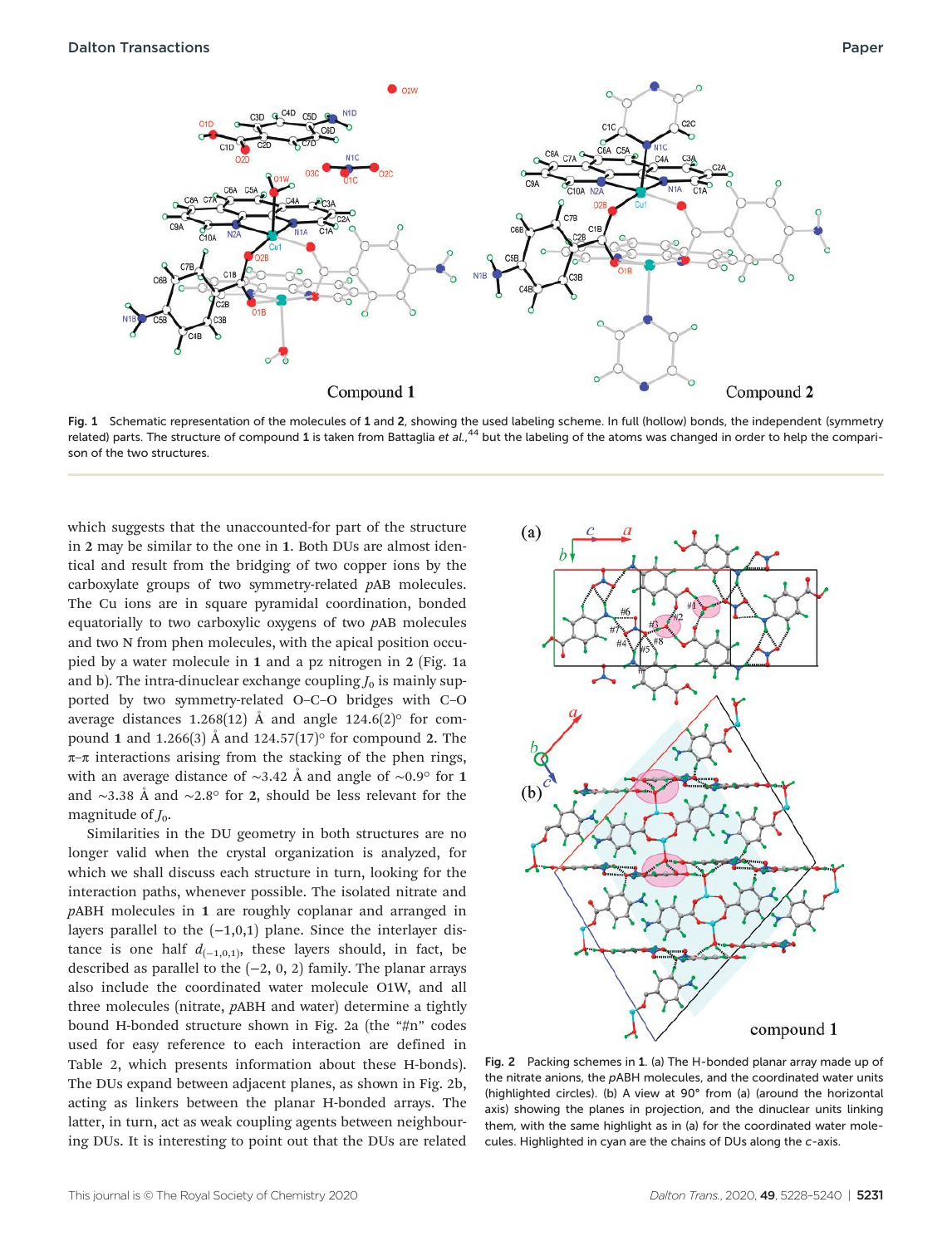Table 2 Hydrogen bonds in compound 1

| Code                                                                                                       | $D-HA$ H-bond                                          | $D-H$<br>(A) | $H \cdots A$<br>(Å) | $D \cdots A$<br>(A) | $(D-H\cdots A)^{\circ}$ |
|------------------------------------------------------------------------------------------------------------|--------------------------------------------------------|--------------|---------------------|---------------------|-------------------------|
| #1                                                                                                         | $O1D-H1ODO1Wi$                                         | 0.86         | 1.88                | 2.7348(8)           | 173                     |
| #2                                                                                                         | $O1W-H1WA\cdots O2D$                                   | 0.86         | 1.91                | 2.7301(8)           | 158                     |
| #3                                                                                                         | O1W-H1WB…O3Cii                                         | 0.86         | 1.88                | 2.7324(8)           | 173                     |
| #4                                                                                                         | $N1D-H1ND\cdots Q2C$                                   | 0.86         | 2.36                | 3.1442(10)          | 151                     |
| #5                                                                                                         | $N1D-H1ND\cdots O3C$                                   | 0.86         | 2.53                | 3.3375(10)          | 157                     |
| #6                                                                                                         | N <sub>1</sub> D-H <sub>2</sub> ND…O <sub>1</sub> Ciii | 0.86         | 2.45                | 3.2366(10)          | 152                     |
| #7                                                                                                         | N <sub>1</sub> D-H <sub>2</sub> ND…O <sub>2</sub> Ciii | 0.86         | 2.44                | 3.2427(10)          | 156                     |
| #8                                                                                                         | $C4D-H4DA\cdots$ O3C                                   | 0.96         | 2.54                | 3.3952(10)          | 148                     |
| #9                                                                                                         | $N1B-H1NB\cdots O2Wiv$                                 | 0.86         | 2.22                | 3.0154(9)           | 154                     |
| Symmetry codes: (i) $-x$ , $2 - y$ , $-z$ ; (ii) $x$ , $1 + y$ , $z$ ; (iii) $1/2 - x$ , $1/2 + y$ , $1/2$ |                                                        |              |                     |                     |                         |

 $-z$ ; (iv)  $1/2 - x$ ,  $3/2 - y$ ,  $1 - z$ .

along the  $c$ -axis by inversion centers, while along  $a$  they are related by C-centering ([0.5,0.5,0]) translations. Thus, even if the symmetry-related copper centres are magnetically different, the EPR spectra of all dimeric units should be identical for all orientations of  $B_0$ . In the case of compound 2, the replacement of the apical water molecule in 1 by a pz bidentate linker in 2 has the effect of generating …pz-DU-pz-DU-pz… chains running along  $c$  (Fig. 3a and b). These chains, in turn,



Fig. 3 Packing schemes in compound 2. (a) The [001] covalent chains linked by pz units (one of them highlighted). (b) View at 90° from (a) (around the vertical axis), with the chains seen in projection. In both views, large voids are apparent.



Fig. 4 Schematic representation of the linkages between neighbouring DUs in compounds 1 and 2. In each case we optimize the display of the bridges and show two views rotated 20° around the c-chain axis for compound 1 and 90° for compound 2.

are presumably connected through the disordered solvates/ counteranions. As displayed in Fig. 4, in both compounds, the DUs form chains along the c-axes; in <sup>1</sup> the neighbouring DUs are connected by H-bonds from the coordinated water molecules and the free pABH, which acts as a linker between the DUs.

### 4 Modeling EPR results

We describe the EPR spectra of a system made of weakly coupled DUs with  $1/2$  spins  $S_1$  and  $S_2$  and with a spin Hamiltonian  $\mathcal{H}_{(1/2,1/2)}$  as:<sup>5,54</sup>

$$
\mathcal{H}_{(1/2,1/2)} = \sum \{ \mu_\text{B} (\mathbf{S}_1 \cdot \mathbf{g}_1 + \mathbf{S}_2 \cdot \mathbf{g}_2) \cdot \mathbf{B}_0 - J_0 \mathbf{S}_1 \cdot \mathbf{S}_2 + \mathbf{S}_1 \cdot (2\mathbf{D}) \cdot \mathbf{S}_2 + \mathcal{H}_{\text{hyp}} \} + \mathcal{H}'
$$
\n(2)

where  $g_1$  and  $g_2$  are the g-matrices corresponding to  $S_1$  and  $S_2$ , which are related by a  $180^\circ$  rotation around the **b** axis, the term  $J_0$  is defined in eqn (1), and  $2D$  is the traceless symmetric matrix considering dipole–dipole and anisotropic exchange couplings (the factor 2 will become clear below).  $\mathcal{H}_{hyp}$  is the hyperfine coupling of  $S_1$  and  $S_2$  and the nuclear spins  $I_1$  and  $I_2$ of copper whose isotopes 63 and 65 have both spins  $I = 3/2$ and natural abundances 69 and 31%, respectively. The dinuclear character of the spin system indicates that the number of hyperfine components  $(2I_T + 1)$  depends on the total nuclear spin  $I_T = I_1 + I_2$ , having values  $I = 3, 2, 1$  or 0, resulting in seven observed peaks with relative intensities  $1:2:3:4:3:2:1$  and half the hyperfine splitting A observed for each isotope of monomeric copper ions.<sup>54</sup> The sum over the curly brackets in eqn (2) is over all DUs in the lattice and  $\mathcal{H}'$  is a spatially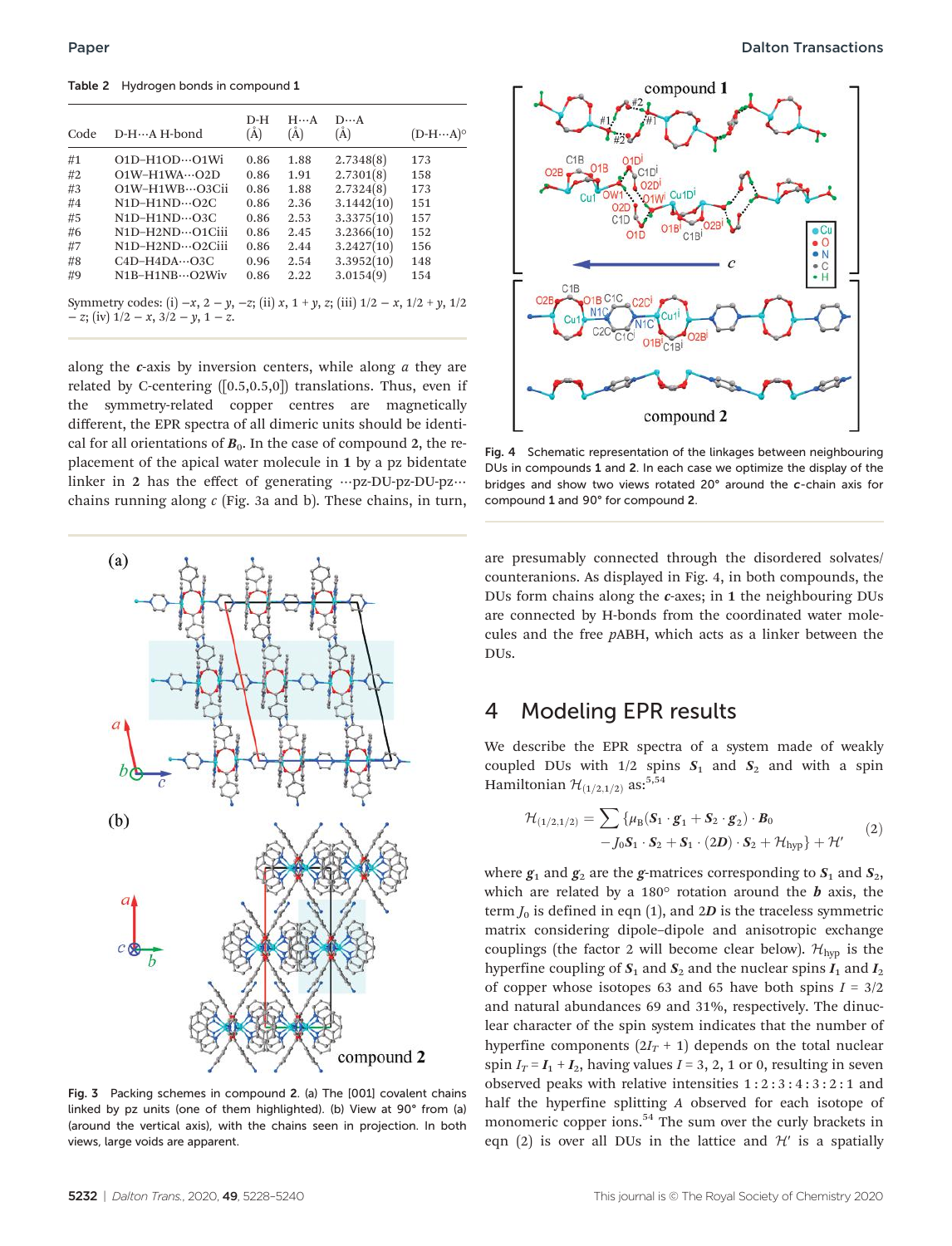random function considering weak isotropic exchange couplings between the neighbouring DUs. Dipole–dipole couplings between copper spins in the neighboring DUs are considered smaller than the exchange coupling and are accordingly disregarded. In terms of the total spin of a DU,  $S = S_1 + S_2$  and their difference  $s = S_1 - S_2$  and defining  $g = (g_1 + g_2)/2$  and  $G =$  $(g_1 - g_2)/2$  one obtains:<sup>34</sup>

$$
\mathcal{H}_{(1)} = \sum \{ [\mu_B \mathbf{S} \cdot \mathbf{g} \cdot \mathbf{B}_0 - J_0 S(S+1)/2] + \mathbf{S} \cdot \mathbf{D} \cdot \mathbf{S} \n+ \mathcal{H}_{hyp} + [\mu_B \mathbf{s} \cdot \mathbf{G} \cdot \mathbf{B}_0 - \mathbf{s} \cdot \mathbf{D} \cdot \mathbf{s}] \} + \mathcal{H}'
$$
\n(3)

The term  $J_0S(S + 1)/2$  breaks the degeneracy of the two spins 1/ 2 in a ground singlet  $(S = 0)$  and a triplet state with  $S = 1$  at  $|J_0|$ and the anisotropic  $D$ -term splits the triplet state  $(D)$  is a traceless symmetric matrix with principal values  $D + E$ ,  $D - E$  and −2D). The terms contained in the first set of square brackets commute with the isotropic interdinuclear terms  $\mathcal{H}'$  and are not modified. However, since  $[\mathcal{H}', s] \neq 0$ , s is randomly time modulated and the terms  $\mathbf{s} \cdot \mathbf{G} \cdot \mathbf{B}_0$  and  $\mathbf{s} \cdot \mathbf{D} \cdot \mathbf{s}$  are averaged out by  $\mathcal{H}'.^{38,39}$  Thus,

$$
\mathcal{H}_{(1)} \approx \sum \{ [\mu_B \mathbf{S} \cdot \mathbf{g} \cdot \mathbf{B}_0 - J_0 S(S+1)/2] + \mathbf{S} \cdot \mathbf{D} \cdot \mathbf{S} + \mathcal{H}_{hyp} \tag{4}
$$

In a similar way, the hyperfine splitting vanishes when  $\mathcal{H}'$  $\mathcal{H}_{\text{hyp}}$  because  $[\mathcal{H}', \mathcal{H}_{\text{hyp}}] \neq 0$ . For  $\mathcal{H}' > \mathcal{H}_{\text{hyp}}$  but  $|\mathbf{S} \cdot \mathbf{D} \cdot \mathbf{S}| > \mathcal{H}'$ we may approximate the predicted EPR spectrum as that of an effective spin triplet  $S = 1$ , with two allowed EPR transitions  $S_z$  $= \pm 1 \leftrightarrow 0$  at a distance  $|S \cdot D \cdot S|$ , and in certain cases<sup>20</sup> a forbidden EPR transition  $S_z = \pm 1 \leftrightarrow \mp 1$ . Since  $\mathcal{H}_{hyp}$  is strongly anisotropic for Cu<sup>II</sup> ions in  $\sim C_{4v}$  symmetry,<sup>54</sup> the hyperfine structure is merged only in the field orientation ranges where  $H' \gg H_{hyp}$ . The splitting  $J_0$  between singlet and triplet states does not affect the shape or structure of the resonances but acts as an activation energy introducing a variation with T of the spectral intensities proportional to the population of the spin triplet. For antiferromagnetic DUs the EPR signal disappears at  $k_B T \ll |J_0|$ , when the excited triplet state depopulates. The splitting of the allowed resonances introduced by the D-term in a single crystal is responsible for the EPR spectral shape of a powder sample. The eigenvalues and principal directions of the matrices  $g$  and  $D$  can be evaluated from the angular variation of the positions of these peaks and the effect of  $\mathcal{H}'$  on the terms  $\mu_B s \cdot G \cdot B_0$ , and  $s \cdot D \cdot s$  can be observed experimentally. Finally, possible merging of the two strongly anisotropic fine structure peaks arising from the excited triplet state may occur for a few orientations when  $|\mathcal{H}| > |\mathbf{S} \cdot \mathbf{D} \cdot \mathbf{S}|$ . An experimental study of these precesses allows exthering inforexperimental study of these processes allows gathering information about  $H'$ .

#### 5 EPR results

#### 5.1 Single crystal spectra

The spectra observed for 1 and 2 display two anisotropic main peaks corresponding to the fine structure peaks  $M = \pm 1 \leftrightarrow 0$  of the  $S = 1$  spin Hamiltonian of eqn (4) that cross at the magic

angles<sup>54</sup> in the  $ca^*$  and cb planes as a result of the **D** term of eqn (4). We also observe the forbidden  $M = \pm 1 \leftrightarrow \mp 1$  EPR transition at the half field (not included in Fig. 5 and 6). Gaussian and Lorentzian lineshapes $54$  were used to fit the observed spectra. Partially collapsed hyperfine structures observed for certain field orientations complicate the fittings and, when appropriate, are discussed with some details. The positions  $B_0$ and the widths Γ of these peaks were calculated from leastsquares fittings to the observed spectra proposing one or two field derivative Gaussian line shapes $54$  in compound 1 and one or two derivative Lorentzian line shapes $54$  in compound 2 that fit best the observed peaks in each case. The angular variations of the observed line positions are shown in Fig. 5a–c and 6a–c. The angular dependence of the line widths  $\Gamma$  is shown in Fig. S1a–c in the ESI† only for compound 2. The sudden changes in the line width at the magic angles in Fig. S1† could be related to "exchange narrowing in one dimensional systems",<sup>62</sup> a characteristic of 1D spin dynamics. However, these abrupt changes in the line width are interpreted in this work as a consequence of very small  $J'$  regardless of the dimension of the problem, as has been shown before with EPR spectra in 3D arrays. $^{23,35}$  The 1D characteristics of 1 and 2 are solely helpful in reducing the number of exchange paths contributing to J′. The broadening due to the unresolved hyperfine



Fig. 5 Angular variation of the position of the  $\pm 1 \leftrightarrow 0$  EPR absorptions observed at the Q-band in compound 1 in the three studied planes. Solid lines are obtained from a global fit of eqn (2) to the data. The positions of the axes within each plane are indicated. The green circle in (c) indicates the range of the collapse. Crystal axes are shown in blue.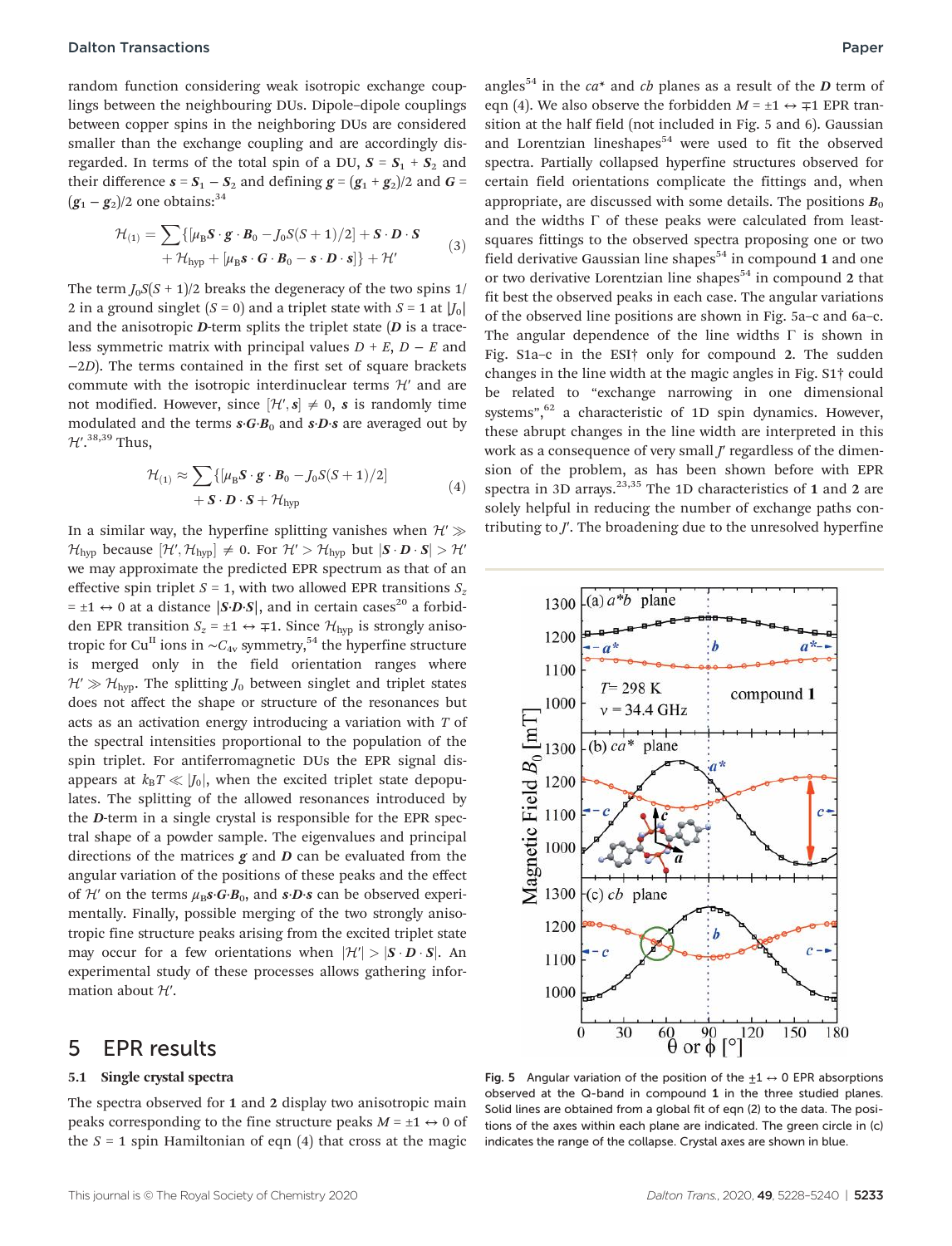

Fig. 6 Angular variation of the position of the  $\pm 1 \leftrightarrow 0$  EPR absorptions observed at the Q-band for compound 2 in the studied planes. Symbols are experimental values; solid lines are obtained from a global fit of eqn (2) to the data. Similar fitted curves are obtained with eqn (4). The parameters obtained in this fit are given in Table 3. The green circle in (c) indicates the range of the collapse. Crystal axes are shown in blue.

structure hinders a meaningful analysis of the angular variation of Γ in 1.

Positions and widths display small changes and no crossings in the plane  $a * b$ , indicating that this plane is perpendicular to the axis of symmetry of the DUs as expected from the structural results. The splitting between the allowed EPR transitions is maximum when  $B_0$  is approximately parallel to the  $c$ axis of the chains of DUs. The crossings are sharp in compound 1, while they merge within an angular range around the expected crossing points in compound 2. We obtained the principal values and directions of the g- and D-matrices by fitting eqn (2) (spin-Hamiltonian with two spins 1/2) and the approximate eqn (4) (one spin 1) to the data in Fig. 5a–c (for compound 1) and in Fig. 6a–c (for compound 2), excluding the merged peaks in angular ranges around the magic angles in compound 2. In the case of compound 1, eqn (4) gives poorer agreement than eqn (2) with the observed result, indicating that the spin  $S = 1$  approximation does not strictly apply. Meanwhile, both equations provide similar quality fittings to the data for compound 2. Since one obtains eqn (4) from eqn (2) cancelling out the contribution  $[\mu_B s \cdot G \cdot B_0 - s \cdot D \cdot s]$  this result indicates the presence of interdinuclear interactions in compound 2 (finite  $|J'|$ ) and that in compound 1 this coupling is

#### Paper Dalton Transactions

negligible ( $|J'| \sim 0$ ). Quantitatively, for compound 1 the mean square dispersion of the fitting of eqn (2) to the angular variation in Fig. 6 is  $\sigma$  = 0.0010 (attributed to small misalignments of  $B_0$ ), while that of eqn (4) to the same data is  $\sigma = 0.0020$ . Meanwhile, for compound 2, fittings with eqn (2) and (4) give both  $\sigma \sim 0.0010$ , meaning that the approximations made to obtain eqn (4) are appropriate. Fig. 7 further emphasizes this result, plotting the difference between the experimental and calculated distances between the two fine structure peaks, obtained through the fittings to each model. This is experimental proof that the approximation of a spin Hamiltonian with  $S = 1$  used by most authors to fit the angular variation is valid only when sizeable interdinuclear interactions exist and the whole contribution  $[\mu_B s \cdot G \cdot B_0 - s \cdot D \cdot s]$  is cancelled out by  $H'$ . The resulting principal components of the  $g$ - and  $D$ matrices<sup>54</sup> are included in Table 3. The values of  $D$  obtained for 1 and 2 are similar and the rhombic contribution  $|E|$  is much smaller than the axial parameter  $|D|$  and may be neglected in the analysis. Also, the equatorial components  $g_1$  and  $g_2$  of the g-matrices differ within the experimental uncertainties, indicating an approximate axial symmetry with  $g_1 \approx g_2 \approx$  $g_{\perp}$  and  $g_3 = g_{||}$ . It is observed for compound 1 and orientations



Fig. 7 Difference between the experimental and calculated distances between the positions of the fine structure EPR peaks obtained using the parameters obtained with the best fits to eqn (2) (two spins 1/2, red symbols and lines) and eqn (4) (one spin 1, blue symbols and lines). Left side for compound 1 and right side for compound 2.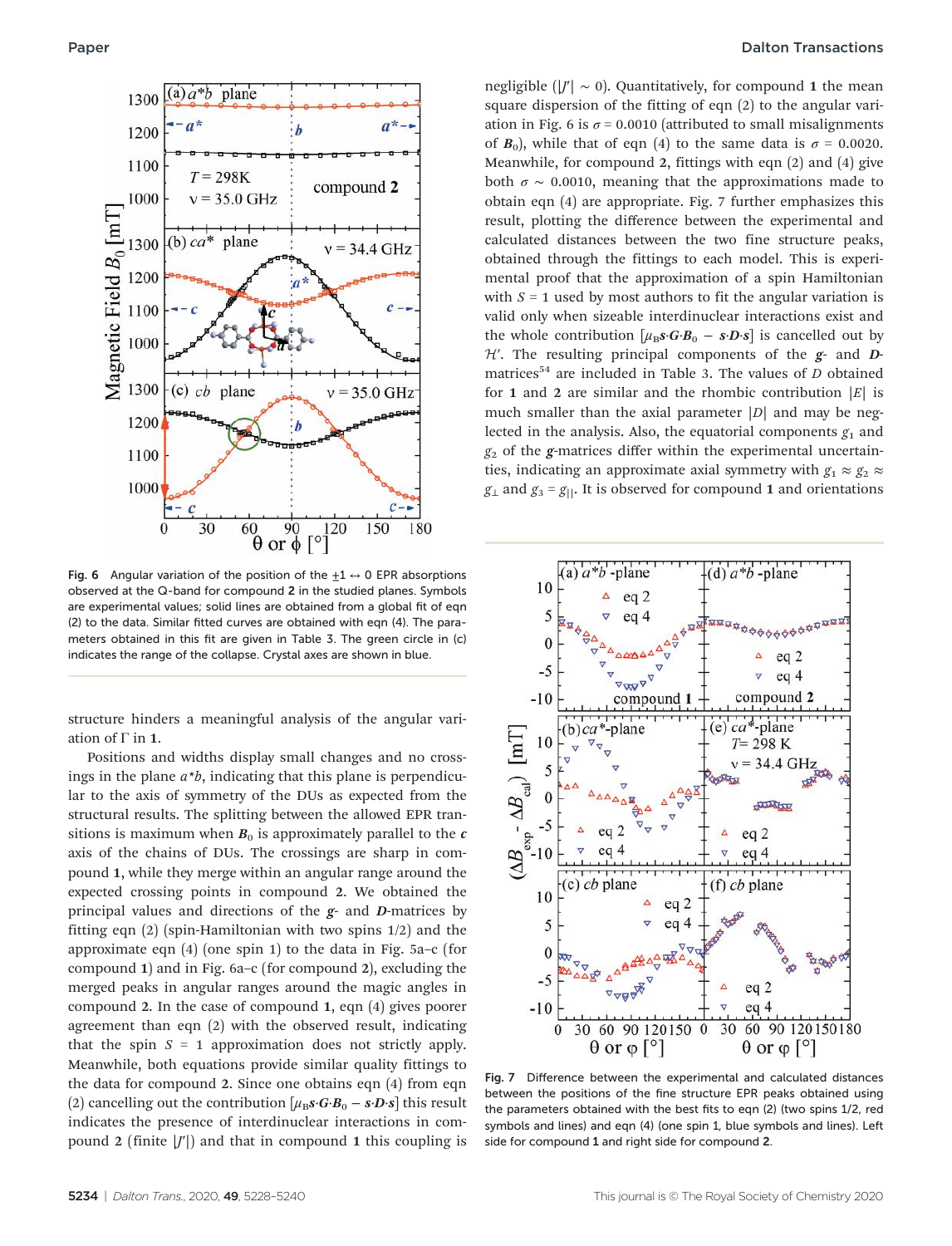#### Dalton Transactions Paper

Table 3 Principal components of the  $g$ - and  $D$ -matrices obtained from EPR spectra collected at 298 K from single crystal and powder samples, at X- and Q-bands for compounds 1 and 2

| Compound 1                  |          |          |          |                                         |                      |
|-----------------------------|----------|----------|----------|-----------------------------------------|----------------------|
|                             | $g_1$    | $g_2$    | $g_3$    | D<br>$\lceil$ cm <sup>-1</sup> $\rceil$ | $E \text{ [cm}^{-1}$ |
| Single crystal,<br>O-band   | 2.050(2) | 2.066(2) | 2.275(2) | 0.142(2)                                | 0.003(3)             |
| Powder X-band               | 2.063(5) | 2.064(5) | 2.261(5) | 0.142(2)                                | 0.003(2)             |
| Powder O-band<br>Compound 2 | 2.068(5) | 2.068(5) | 2.271(5) | 0.143(6)                                | 0.003(2)             |
| Single crystal,<br>O-band   | 2.058(2) | 2.072(2) | 2.275(2) | 0.141(2)                                | 0.002(2)             |
| Powder, X-band              | 2.064(4) | 2.064(4) | 2.261(4) | 0.140(6)                                | 0.003(2)             |
| Powder, O-band              | 2.064(4) | 2.064(4) | 2.261(4) | 0.140(6)                                | 0.003(2)             |

of  $B_0$  around 160° of the c-axes in the  $ca^*$  plane where the distance between the resonances  $S_z = \pm 1 \leftrightarrow 0$  is largest (Fig. 8a) that each resonance splits into seven peaks due to the hyperfine coupling with the nuclear spins (see above). For other orientations of  $B_0$ , only some peaks of the hyperfine structure are observed for sample 1. Fitting the hyperfine coupling to the data in Fig. 8a, we obtained the parallel components of the A-matrix,  $A_{||} = (63 \pm 2) \times 10^{-4}$  cm<sup>-1</sup> and estimated  $A_{\perp} \approx 0$ for compound 1. Hyperfine structure is not observed for compound 2. To emphasize the different behavior of compounds 1 and 2 around the magic angles, Fig. 8c and d display spectra observed at the Q-band. In compound 1 (Fig. 8c) the resonances (and their structures) cross; meanwhile, in compound 2, the two peaks merge into one within angular ranges



Fig. 8 Spectra collected at the Q-band for (a)  $B_0$  at 160° of the c-axes in the ca\* plane in compound 1 and (b) along the c-axis ( $\theta = 0^{\circ}$ ) in the cb plane for compound <sup>2</sup> (see red arrows in Fig. 5b and 6c). Selected EPR spectra of single crystals of compounds 1 (c) and 2 (d) observed at the Q-band and 298 K as a function of the orientation of  $B_0$  around magic angles (green circles in Fig. 5c and 6c). In (c) a crossing of the resonances occurs for compound 1 while in (d) a merging of the resonances of compound 2 is observed at the magic angles. Note that the signals of compound 1 display some hyperfine structure, which is fully merged for compound 2.



Fig. 9 Plot of  $K = \Delta B_0^{\text{exp}} / \Delta B_0^{\text{cal}}$  for the single crystal of compound 2 versus the inverse of the absolute difference in calculated resonance fields, collected to determine the angular variation of the EPR spectra at Q-bands in the (a) ca\* and (b) cb planes where the two lines collapse.

around this angle (Fig. 8d). Fig. 9a and b displays the ratio  $K$ =  $\Delta B_0^{\text{exp}}/\Delta B_0^{\text{cal}}$  between the observed splitting of the collapsing resonances and those calculated in the absence of interaction, as a function of the reciprocal of the calculated splitting, for the magnetic field oriented near the magic angles in the planes  $ca^*$  and cb in compound 2 (Fig. S2† shows the experimental data and the global fit around the collapse for 2). When  $(\Delta B_0^{\text{cal}})^{-1}$  is large, close to the magic angles, the signals are collapsed, and  $K = 0$ . When  $(\Delta B_0^{\text{cal}})^{-1}$  is small, far from the magic angles,  $K \sim \pm 1.63,64$  The collapse is abrupt and occurs when  $g\mu_B[\Delta B_0^{\text{cal}}]_{\text{collapse}} = \hbar \omega_{\text{ex}} = |J'|$ , a condition allowing the exchange frequency  $\omega_{\text{ex}}$  to be obtained. From the fittings of the equation

$$
K = \frac{\Delta B_0^{\text{exp}}}{\Delta B_0^{\text{cal}}} = \pm \sqrt{1 - \left(\frac{\hbar \omega_{\text{ex}}}{g \mu_{\text{B}} \Delta B_0^{\text{cal}}}\right)^2}
$$
(5)

to the data in Fig. 9a and b we obtain values of  $\omega_{\text{ex}}$  with an average  $|J'| = (0.013 \pm 0.005)$  cm<sup>-1</sup>.

#### 5.2 Powder spectra

Fig. 10a and b show the EPR spectra  $d\chi''/dB_0$  of powder samples of 1 and 2 at  $T = 298$  K and Q- and X-bands. They display the characteristic dinuclear EPR peaks  $B_{11}$ ,  $B_{12}$  and  $B_{z2}$ , labeled according to the standard notation.<sup>54</sup> The narrow peak at 165 mT at the X-band (Fig. 10a) arises from  $Fe<sup>III</sup>$ impurities in the glass tube and that at 1240 mT at the Q-band (Fig. 10b) from the  $Cr<sup>III</sup>$ : MgO marker. Weaker forbidden EPR transitions  $S_z = \pm 1 \leftrightarrow \mp 1$  are observed at 145 mT at the X-band and ∼550 mT at the Q-band (see Fig. 10a and b). Most importantly, the spectra of compound 2 show the so called "U-peak" at ∼1150 mT and ∼320 mT at Q- and X-bands, respectively,<sup>24,34,35</sup> fields at which the EPR peaks  $M$  $= \pm 1 \leftrightarrow 0$  intersect in a single crystal sample. We attribute this peak to the accumulation of signal merged for field orientations near the magic angles and consider the powder spectra of compound 2 as the sum of two contributions: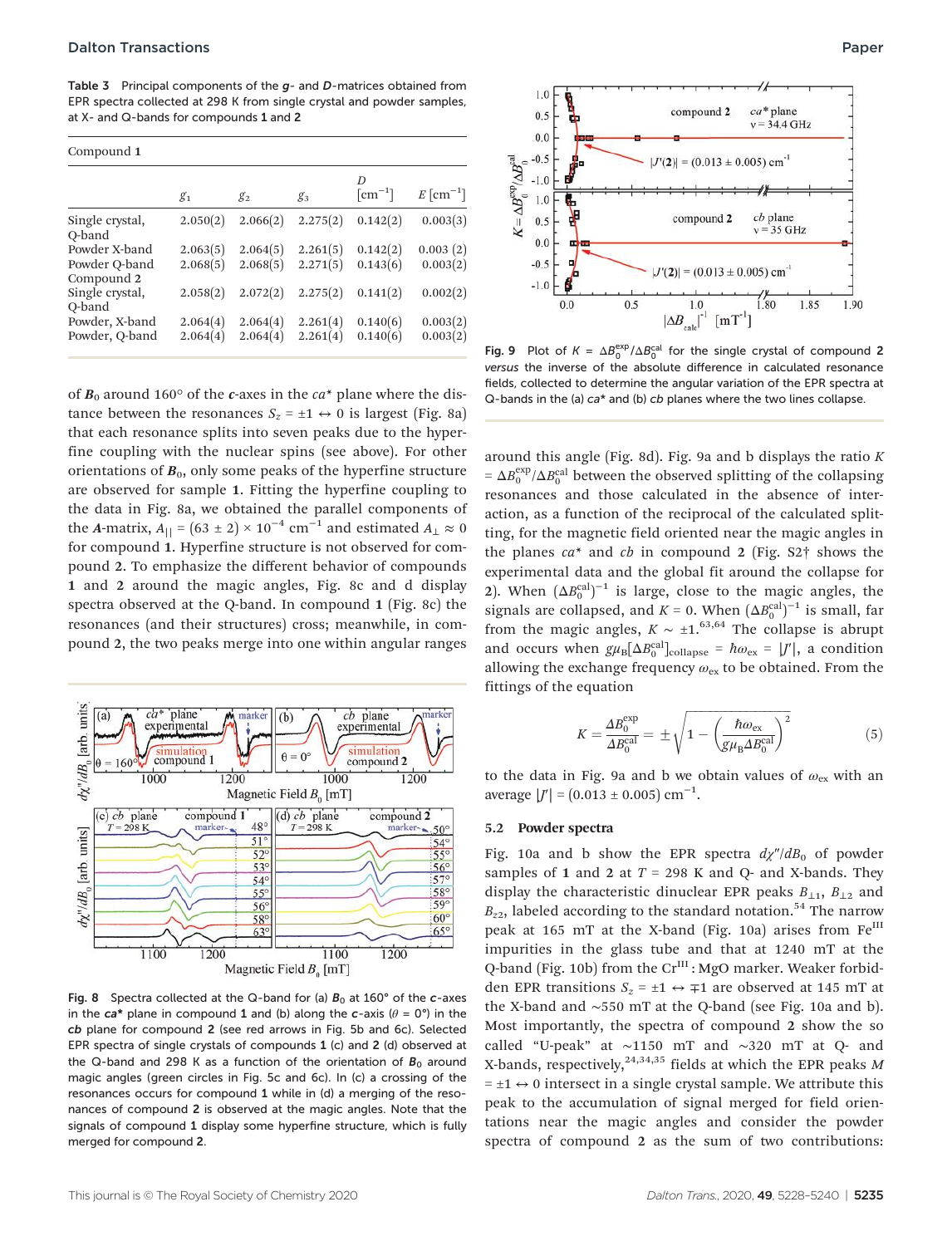

Fig. 10 Powder EPR spectra of compounds 1 and 2 collected at 298 K at (a) X- and (b) Q-bands. The source of the U-peaks emphasized with red backgrounds at ∼300 and ∼1125 mT in (a) and (b) is described in the text.

dinuclear units (spin Hamiltonian of eqn (4)) and single Lorentzian peaks reproducing the shape of the U-peak. Compound 1 does not show a U-peak, and the dinuclear component fits well the experimental result. The U-peak could be confused with a double-quantum transition  $(DQT)^{54}$  often observed for the dinuclear units. However, DQT does not display a strong temperature dependence as the U-peak. $35$ Besides, preliminary measurements of the EPR signal as a function of microwave power performed at selected temperatures did not display a behaviour like that corresponding to DQT in the whole tested range for the spectra of 1 and 2. Using EasySpin, we simulated the data at each microwave frequency, to obtain the components of the  $g$ - and  $D$ -matrices from the powder samples given in Table 3, which are similar to those obtained from single crystal data. New information provided by the powder spectra about  $\mathcal{H}'$  is contained in the U-peak of compound 2, which is absent in the single crystal spectra. Powder spectra at selected  $T$  in the interval  $4 < T <$ 298 K at the X-band in compounds 1 and 2 are displayed in Fig. 11a and b. Their intensities  $I(T)$  evaluated as the area of  $\chi''(B_0)$  obtained by integrating  $d\chi''/dB_0$  ( $B_0$ ) follow the results obtained by Bleaney and Bowers<sup>1</sup> with maximum at  $T = 80$  K



Fig. 11 Temperature dependence of the powder EPR spectra collected at the X-band at selected  $T$ . (a) compound 1 and (b) compound 2. The field ranges of the U-peaks are emphasized with red backgrounds.

and vanishing at  $T < 10$  K as a consequence of the depopulation of the  $S = 1$  triplet state,

$$
I(T) \propto \frac{4}{T[3 + \exp(-J_0/k_\text{B}T)]} \tag{6}
$$

which is normalized to a maximum unit value. At  $T = 35$  K the powder spectra (Fig. 11a and b) of compounds 1 and 2 display the forbidden EPR transitions ( $\Delta M = 2$ ) and the peaks  $B_{z1}$  and  $B_{z2}$  of compound 1 display hyperfine structure. The intensity of the U-peak in compound 2 decreases with decreasing T faster than the dinuclear peaks, and it disappears at 30 K when the dinuclear EPR transitions are still observed. In both compounds, a weak peak increasing its intensity with decreasing T observed at 320 mT and  $T \leq 80$  K displays a four-peak hyperfine structure at  $T \leq 20$  K, a fingerprint of monomeric  $Cu<sup>H</sup>$  in the sample. Monomeric spins in dinuclear compounds have been observed before in thermodynamic<sup>2</sup> and  $EPR^{65}$ measurements and are discussed later. The total intensities of the powder spectra at the X-band for compounds 1 and 2 displayed in Fig. 11a and b calculated by double integration as a function of  $T$  are displayed in Fig. 12a and b. Fitting eqn  $(6)$  to the experimental values of  $I(T)$  in these figures we obtain  $J_0^{(1)}$  =  $(-75 \pm 1)$  cm<sup>-1</sup> and  $J_0^{(2)} = (-78 \pm 2)$  cm<sup>-1</sup> for compounds 1 and 2, respectively, given in Table 3.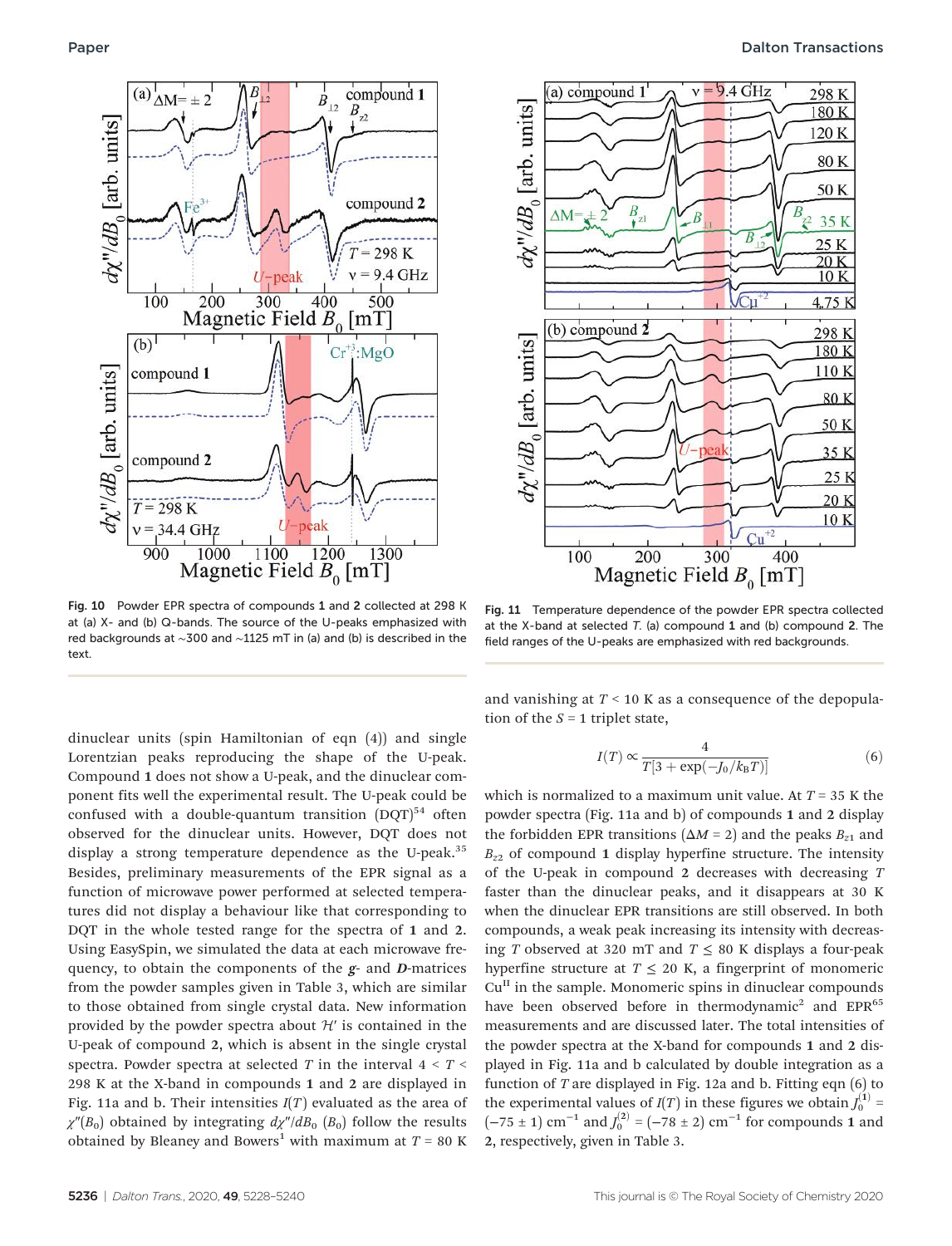

Fig. 12 (a) and (b) display the normalized dependence  $I(T)/I(0)$  vs. T, where  $I(0)$  is the maximum value of the signal intensity  $I(T)$  for compounds 1 and 2 at the X-band. (c) and (d) display  $I(T) \times T/I(0)$  vs. T. Black symbols are experimental results, red curves are fittings of eqn (6) to the data allowing us to obtain the values of  $J_0$ . (e) The Curie behavior of the area of the EPR signal S of the marker  $Cr^{III}$  : MgO confirms that there is no quantitative experimental error in  $J_0$  due to changes in the parameters of the microwave cavity within the temperature range of the experiments, allowing us to evaluate the error indicated for the exchange couplings.

### 6 Analysis and discussion

Comparison of our structural results for the dinuclear compound 2 with those reported by Battaglia *et al.*<sup>44</sup> for compound 1 shows that the structures of the DUs are very similar, a result reflected by the equal intradinuclear magnetic parameters obtained from powder and single-crystal EPR spectra (Table 3). These values are also similar to  $J_0 = (-74 \pm 3)$  cm<sup>-1</sup> obtained by Calvo et al.<sup>34</sup> for the Cu<sub>2</sub>Ac<sub>2</sub>phen<sub>2</sub> compound, where the main path for exchange coupling  $J_0$  is similar to those in 1 and 2.<sup>34</sup> The BS-DFT results predict correctly an antiferromagnetic coupling, with an excited triplet and a ground singlet allowing the calculation of  $f_0^{(1,\text{DFT})} = -69 \text{ cm}^{-1}$  and  $f_0^{(2,\text{DFT})} = -66 \text{ cm}^{-1}$ , according to eqn (1), which are in good agreement with the experimental results. Rodríguez-Fortea et  $al.^{16}$  extensively studied the factors influencing the exchange coupling in carboxylate bridged compounds using BS-DFT, with the formiate compound  $\begin{bmatrix} Cu_2(m\text{-}CH_3COO)_2\text{-}(phen)_2(H_2O)_2] (NO_3)_2\text{-}4H_2O \end{bmatrix}$  as an example. In a square pyramidal symmetry, the strength of the axial ligand determines the mixing of the  $d_{x^2-y^2}$  orbital, which lies in the equatorial plane and contributes to the Cu– Cu superexchange path through the carboxylate bridge. The

substitution of the axial ligand O1W in compound 1 by N1C in compound 2 modulates only slightly the equatorial angles, and consequently, the bridging angles without affecting the value of the exchange coupling. The DFT-calculated exchange coupling is almost the same for both compounds, and the SOMO orbitals and the spin densities for both are very similar (Fig. S3 and S4 in the ESI†).

On the other hand, the interdinuclear paths for superexchange between DUs arranged in chains shown in Fig. 4a and b are very different. In 1, two symmetry-related paths, each containing a carboxylate ion O1D–C1D–O2D, are connected through two H-bonds O–H–O to the water oxygens O1W of the apical ligands of the copper ions in the neighbouring DUs along the chains (Fig. 4a). Meanwhile, in 2, these apical O1W are connected by two symmetry-related covalent paths provided by pyrazole rings (Fig. 4b). Even if paths connecting apical ligands are expected to support weak interactions, it is clear that this weakness is extreme when the covalent path in 2 is replaced by a pair of consecutive H-bonds in 1. The minimum straight distances between the Cu ions in the neighbouring DUs are 7.678 Å in 1 and 7.304 Å in 2, while the distances measured along the paths are 12.572  $\AA$  in 1 and 8.857  $\AA$ in 2, providing the picture searched for when programming this investigation. These results are a consequence of the structures of 1 and 2 wherein each Cu ion in the DU is equatorially coordinated by two O from acidic groups and two N from a phenanthroline molecule. The experimental values of  $g_{\parallel}$  >  $g_{\perp}$ indicate that the Cu<sup>II</sup> unpaired electron resides in the orbital  $d_{x^2-y^2}$ , as expected from its square-pyramidal environment.<sup>54,66</sup>

The magnetic behavior of compounds 1 and 2 (Fig. 4) could also be explained as alternate magnetic chains with  $x = |f|/|f_0| \le$  $1.7 \times 10^{-4}$  using the theory reported by Duffy and Barr,<sup>67</sup> following that of Bonner and Fisher<sup>68</sup> for uniform chains, which allows the calculation of the eigenstates and the thermodynamic properties (magnetic susceptibility and specific heat) of these chains as a function of  $x$  (see, for example, Calvo et  $al.^{69}$ ). However, the EPR spectra of magnetic compounds depend on the spin dynamics which is not considered in these theories. As explained before, the EPR spectra of a coupled infinity spin system can be studied using the statistical theories of Anderson, and Kubo and Tomita.<sup>38,39</sup> On the other hand, when the coupling between DUs is very small, as for 1 and 2, the magnetic susceptibility of the coupled system is accurately explained by the Bleaney and Bowers equation (eqn  $(6)$ , which neglects the coupling  $\Gamma$ .

It has been proposed that the U-peak arises from the discussed interdimeric coupling  $|J'|$ , which can be evaluated from its relative intensity  $R^{24,35}$  Fig. 13 displays the ratio R between the integrated intensities of the U-peak and the total signal of the DUs of compound  $2$  as a function of  $T$ . Following the method described by Calvo et  $al^{35}$  and using the data in Fig. 6b and c, we determine that  $|J'(T)|$   $[cm^{-1}] = 0.48R(T)$ , and using this relationship and the data in Fig. 13 we obtain  $|J^{(2)}|$  $= (0.013 \pm 0.005)$  cm<sup>-1</sup> at 298 K. This value agrees with the one obtained using eqn (5) in Fig. 9 within the experimental error. Since the U-peak is absent within the experimental uncertainty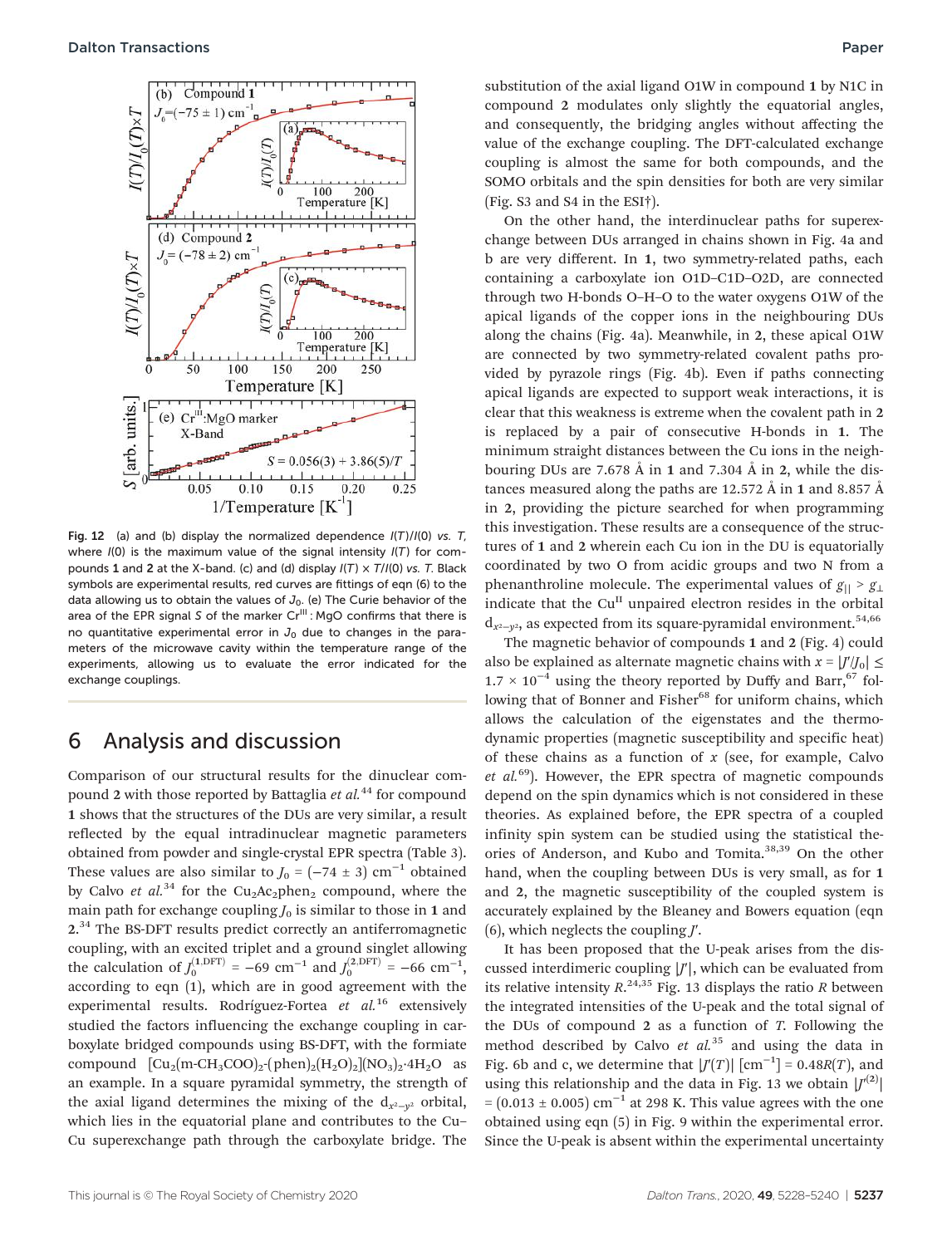

Fig. 13 Ratio  $R(T)$  between the areas of the U-peak and of the powder spectrum of compound 2 using the data in Fig. 6b and c. We calculated<sup>35</sup> that  $|J'(T)|$  [cm<sup>-1</sup>] = 0.48R(T), and using this relationship and the data in Fig. 13 we obtain  $|J'^{(2)}|$  = (0.013  $\pm$  0.005) cm $^{-1}$  at 298 K.

Table 4 BS-DFT calculated intra-DU and inter-DU exchange coupling constants  $J_0$  and  $J'$  [cm $^{-1}$ ] for compounds  ${\bf 1}$  and  ${\bf 2}$ . The value calculated for J' does not converge for compound 1

|                          | .Jo            |                | J'               |            |  |
|--------------------------|----------------|----------------|------------------|------------|--|
|                          | exp            | $BS-DFT^a$     | exp              | $BS-DFT^a$ |  |
| Compound 1<br>Compound 2 | $-75$<br>$-78$ | $-69$<br>$-66$ | < 0.003<br>0.013 | 0.08       |  |

<sup>a</sup>The definition of  $J_0$  in the BS-DFT method in the literature is not uniquely established, and the table shows values defined according to eqn  $(1)$ .

in the spectra of 1, and that the hyperfine coupling can be observed in a wide range of field orientations, we conclude that  $|J^{(1)}| < A_{||}/2 = (0.003) \text{ cm}^{-1}$ . The order of magnitude of  $J'$ lies outside of the reasonable precision of the BS-DFT method. Nevertheless, we performed the calculation for the prediction of the sign of the exchange and the calculated intermolecular exchange coupling for compound 2 is presented in Table 4. The results point to a ferromagnetic  $J'$  for compound 2. For compound 1 the calculation did not converge.

### 7 Conclusions

Spin entanglement is generated when the quantum state of each particle cannot be described independent of the state of the others. In a lattice containing magnetic atoms or molecules with an unpaired spin, it may be produced by exchange interactions connecting these spins. When these interactions are weak, the spin entanglement can be detected under certain situations that escalate their effects and make them detectable and even produce phase transitions observable as changes in the observed properties. We study here antiferro-

magnetic dinuclear compounds, where two atoms with unpaired spin  $1/2$  are coupled by isotropic (exchange  $J_0$ ) and anisotropic (matrix D) spin–spin interactions, plus Zeeman coupling with  $B_0$  (eqn (2)). Each DU displays a ground spin singlet state and an excited triplet state. A small but important additional component to the system is the coupling between these DUs contained within  $H'$  in eqn (2). This system should be compared with that considered by Tachiki and Yamada in  $1970.^{70,71}$  They studied the effect of the magnetic response of a "spin pair" or dinuclear compound of the crossing of one level of the triplet state with the singlet state, produced as a function of the magnitude of the applied magnetic field. This crossing generates spin ordering and gives rise to spin waves, which are detected as peaks in the magnetization of the material. Years later, and starting with Oosawa et  $al.$ <sup>72,73</sup> similar phenomena were studied and interpreted in terms of Bose–Einstein condensation and quantum phase transitions. Zapf *et al.* summarized much of these results.<sup>27</sup> In previous works $^{23,24,35}$  we showed that the crossings of the EPR transitions within the triplet state as a function of field orientation also play a fundamental role in the spin entanglement of dinuclear compounds that can be observed in EPR experiments. This work was intended to study comparatively the magnetic properties and the spin entanglement of two compounds chosen from careful analysis of the crystal structures containing similar dinuclear units (shown by nearly identical isotropic exchange  $(J_0)$  and anisotropic  $(D)$  intradinuclear spin–spin interactions) connected by different three-dimensional arrays of chemical paths with clearly different interdinuclear couplings  $H'$ , using EPR from different perspectives. Compound 1 and its structure were reported previously.<sup>44</sup> Compound 2 is new, and its structure was solved and is reported here. Fig. 1 and 4 show, respectively, the similarity between the DUs of 1 and 2, and the deep differences between the weak chemical paths connecting the DUs. Our EPR measurements on single crystal and powder samples were designed to highlight and evaluate the effects of the interdinuclear coupling on the collective properties. Our EPR results reflect the characteristics of the magnetic properties and the spin entanglement indicated by the structures of 1 and 2 and provide a procedure that can be applied in the future investigation of spin entanglement in dinuclear compounds. As closing remarks, we summarize our results as follows:

1. We observed spin entanglement produced when the absorption peaks within the spin triplet cross as a function of the orientation of the applied magnetic field. This occurs within the angular range wherein the distance between the EPR transitions is smaller than the magnitude of the interdinuclear spin exchange coupling *J'*, giving rise to two, entangled and unentangled, spin phases. This is clearly observed in the single crystal study of compound 2 and allows the evaluation of J′. This effect is absent in compound 1, indicating negligible interdinuclear coupling J′.

2. The spin entanglement described above is also shown in the spectra of powder samples of compound 2, wherein an additional U-peak collects the EPR response of the spins in the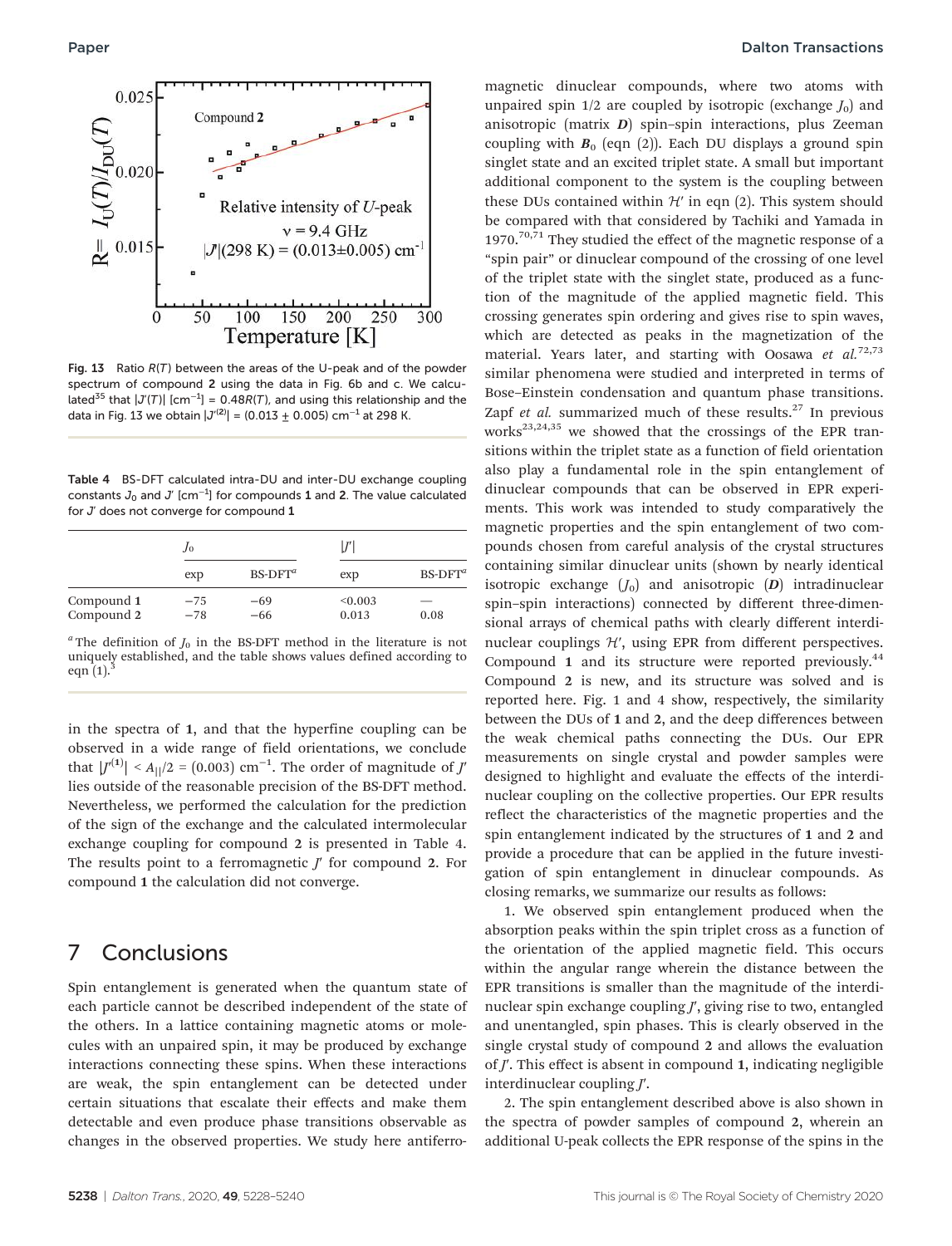entangled phase. This peak is not shown by the powder spectra of compound 1.

3. The coupling *J'* modulates and average outs the hyperfine structure allowing another method to detect and estimate interdinuclear interactions. This is observed by comparing the spectra of compounds 1 and 2. In 2, the larger couplings  $\bar{I}$ completely destroy the hyperfine coupling, although in 1 it can be detected for orientations of  $B_0$  where A is large. Since copper has two natural isotopes, dinuclear units with different hyperfine couplings coexist in the samples, complicating any quantitative evaluation of the spin entanglement and  $|J|$  from the hyperfine structure in 1, and only provide a higher limit. Nevertheless, our data for the hyperfine coupling reproduce qualitatively the expected behaviour. This source of uncertainty in the fitting of the line shapes and the evaluation of the line widths in the spectra of compound 1 could be avoided only with Cu isotopically enriched samples.

4. The line shapes and line widths of the peaks of the single crystal spectra also offer a procedure to evaluate interdinuclear couplings. In principle and in agreement with Anderson's theory of exchange narrowing, we observe Lorentzian line shapes in the field orientation ranges wherein the spins are entangled in compound 2. For other field orientations and for compound 1, the results were not easily described and were of little use. The residual hyperfine structure of 1 further complicates this analysis.

As a closing remark, some of the achievements of our work were possible only through careful combined experiments on powder and single crystal samples.

# Conflicts of interest

There are no conflicts to declare.

# Acknowledgements

This work was supported by CNPq (Project 305668/2014-5) in Brazil and by the ESF under the project  $CZ.02.2.69/0.0/0.0/$ 18\_070/0009469. RC is a member of CONICET, Argentina.

### Notes and references

- 1 B. Bleaney and K. D. Bowers, Proc. R. Soc. London, Ser. A, 1952, 214, 451–465.
- 2 O. Kahn, Molecular Magnetism, Wiley VCH, New York, 1993.
- 3 A. Bencini and D. Gatteschi, J. Am. Chem. Soc., 1986, 108, 5763–5771.
- 4 O. Kahn, Angew. Chem., Int. Ed. Engl., 1985, 24, 834–850.
- 5 A. Bencini and D. Gatteschi, Electron Paramagnetic Resonance of Exchange Coupled Systems, Springer-Verlag, Berlin, 1990, p. 287.
- 6 J. Curély and B. Barbara, Struct. Bonding, 2006, 122, 207– 250.
- 7 I. Castro, M. L. Calatayud, C. Yuste, M. Castellano, R. Ruiz-García, J. Cano, J. Faus, M. Verdaguer and F. Lloret, Polyhedron, 2019, 169, 66–77.
- 8 E. I. Solomon, Inorg. Chem., 2006, 45, 8012–8025.
- 9 E. I. Solomon, D. E. Heppner, E. M. Johnston, J. W. Ginsbach, J. Cirera, M. Qayyum, M. T. Kieber-Emmons, C. H. Kjaergaard, R. G. Hadt and L. Tian, Chem. Rev., 2014, 114, 3659–3853.
- 10 R. Calvo, E. C. Abresch, R. Bittl, G. Feher, W. Hofbauer, R. A. Isaacson, W. Lubitz, M. Y. Okamura and M. L. Paddock, J. Am. Chem. Soc., 2000, 122, 7327– 7341.
- 11 R. Calvo, R. A. Isaacson, M. L. Paddock, E. C. Abresch, M. Y. Okamura, A.-L. Maniero, L.-C. Brunel and G. Feher, J. Phys. Chem. B, 2001, 105, 4053–4057.
- 12 B. C. Guha, Proc. R. Soc. London, Ser. A, 1951, 206, 353–373.
- 13 B. N. Figgis and R. L. Martin, J. Chem. Soc., 1956, 3837– 3846.
- 14 T. Tokii, N. Watanabe, M. Nakashima, Y. Muto, M. Morooka, S. Ohba and Y. Saito, Bull. Chem. Soc. Jpn., 1990, 63, 364–369.
- 15 R. F. Schlam, M. Perec, R. Calvo, L. Lezama, M. Insausti, T. Rojo and B. M. Foxman, Inorg. Chim. Acta, 2000, 310, 81– 88.
- 16 A. Rodríguez-Fortea, P. Alemany, S. Alvarez and E. Ruiz, Chem. – Eur. J., 2001, 7, 627–637.
- 17 Y. Muto, M. Nakashima, T. Tokii, I. Suzuki, S. Ohba, O. W. Steward and M. Kato, Bull. Chem. Soc. Jpn., 2002, 75, 511–519.
- 18 R. Baggio, R. Calvo, M. T. Garland, O. Peña, M. Perec and L. D. Slep, Inorg. Chem. Commun., 2007, 10, 1249–1252.
- 19 S. Emori, T. Tokii and Y. Muto, Bull. Chem. Soc. Jpn., 1975, 48, 1649–1650.
- 20 W. Wernsdorfer, N. Aliaga-Alcalde, D. N. Hendrickson and G. Christou, Nature, 2002, 416, 406–409.
- 21 J. S. Valentine, A. J. Silverstein and Z. G. Soos, J. Am. Chem. Soc., 1974, 96, 97–103.
- 22 S. E. Sebastian, P. Tanedo, P. A. Goddard, S.-C. Lee, A. Wilson, S. Kim, S. Cox, R. D. McDonald, S. Hill, N. Harrison, C. D. Batista and I. R. Fisher, Phys. Rev. B: Condens. Matter Mater. Phys., 2006, 74, 180401.
- 23 L. M. B. Napolitano, O. R. Nascimento, S. Cabaleiro, J. Castro and R. Calvo, Phys. Rev. B: Condens. Matter Mater. Phys., 2008, 77, 214423.
- 24 M. Perec, R. Baggio, R. P. Sartoris, R. C. Santana, O. Peña and R. Calvo, Inorg. Chem., 2010, 49, 695–703.
- 25 P. L. Nordio, Z. G. Soos and H. M. McConnell, Annu. Rev. Phys. Chem., 1966, 17, 237–260.
- 26 S. Sachdev and R. N. Bhatt, Phys. Rev. B: Condens. Matter Mater. Phys., 1990, 41, 9323–9329.
- 27 V. Zapf, M. Jaime and C. D. Batista, Rev. Mod. Phys., 2014, 86, 563–614.
- 28 S. Sachdev, Quantum Phase Transitions, Cambridge University Press, Cambridge, 2nd edn, 1999, p. 501.
- 29 S. E. Sebastian, P. A. Sharma, M. Jaime, N. Harrison, V. Correa, L. Balicas, N. Kawashima, C. D. Batista and